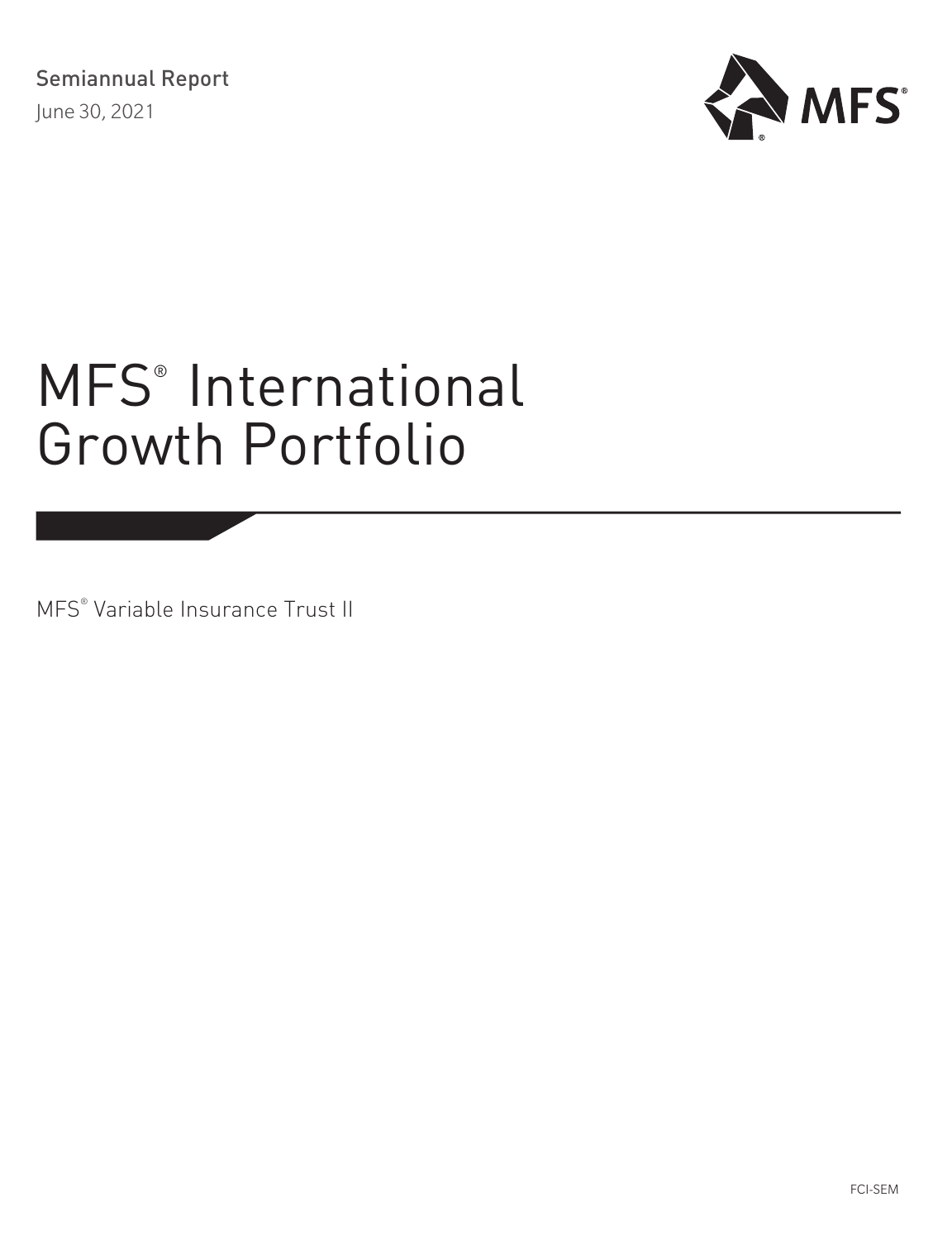# <span id="page-1-0"></span>**MFS® International Growth Portfolio**

# **CONTENTS**

|                                                       | $\overline{\phantom{a}}$ |
|-------------------------------------------------------|--------------------------|
|                                                       | $\overline{A}$           |
|                                                       | - 6                      |
|                                                       | $\overline{7}$           |
|                                                       | - 8                      |
|                                                       | - 9                      |
|                                                       | 11                       |
| Statement regarding liquidity risk management program | 17                       |
|                                                       | 18                       |
|                                                       | 18                       |
|                                                       | 18                       |
|                                                       |                          |
|                                                       |                          |

**The report is prepared for the general information of contract owners. It is authorized for distribution to prospective investors only when preceded or accompanied by a current prospectus.**

**NOT FDIC INSURED • MAY LOSE VALUE • NO BANK OR CREDIT UNION GUARANTEE • NOT A DEPOSIT • NOT INSURED BY ANY FEDERAL GOVERNMENT AGENCY OR NCUA/NCUSIF**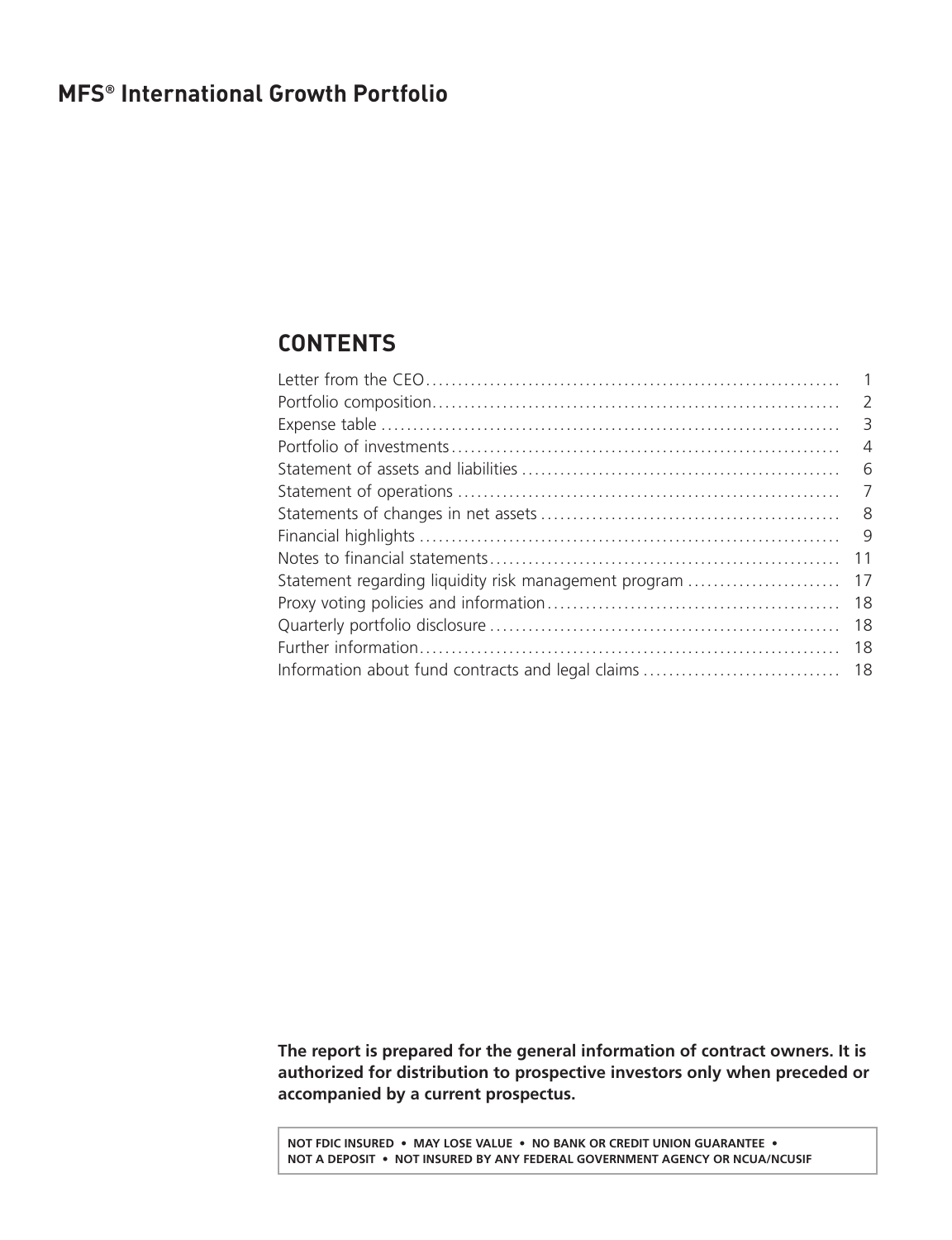# <span id="page-2-0"></span>**LETTER FROM THE CEO**



Dear Contract Owners:

After experiencing dramatic swings in the early days of the coronavirus pandemic, global equity markets have performed strongly over the past year. Though the speedy development of vaccines brightened the economic and market outlook, uncertainty remains as new variants of the virus appear, and questions persist over how fast vaccines can be made widely available in the developing world.

Global central banks have taken aggressive steps to cushion the economic and market fallout related to the virus, and governments are deploying unprecedented levels of fiscal support. Having passed a  $\overline{2}1.9$  trillion stimulus package in March, the U.S. Congress could approve additional stimulus later this year, some of it focused on infrastructure. Along with extraordinary government expenditures, pent-up consumer demand fueled a surge in economic activity as coronavirus restrictions were eased, pushing up inflation, at least temporarily. Markets initially reacted by pushing up yields on global government bonds, though some of the rate rise has since been corrected.

A spirited debate is underway among investors over whether the current price pressures will persist or prove to be temporary, caused by pandemic-induced bottlenecks. The policy measures put in place to counteract the pandemic's effects have helped build a supportive environment and are encouraging economic recovery; however, if markets disconnect from fundamentals, they can sow the seeds of instability. As such, recent dramatic increases in speculative trading in cryptocurrencies, special purpose acquisition companies (SPACs), and the like bear watching.

In the aftermath of the crisis, we could see societal changes as households, businesses, and governments adjust to a new reality, and any such alterations could affect the investment landscape. For investors, events such as the COVID-19 outbreak demonstrate the importance of having a deep understanding of company fundamentals, and we have built our global research platform to do just that.

At MFS $^{\circ}$ , we put our clients' assets to work responsibly by carefully navigating the increasing complexity of global markets and economies. Guided by our long-term philosophy and adhering to our commitment to sustainable investing, we tune out the noise and aim to uncover what we believe are the best, most durable investment opportunities in the market. Our unique global investment platform combines collective expertise, long-term discipline, and thoughtful risk management to create sustainable value for investors.

Respectfully,

Uschnel Losing

**Michael W. Roberge** Chief Executive Officer MFS Investment Management

August 13, 2021

The opinions expressed in this letter are subject to change and may not be relied upon for investment advice. No forecasts can be guaranteed.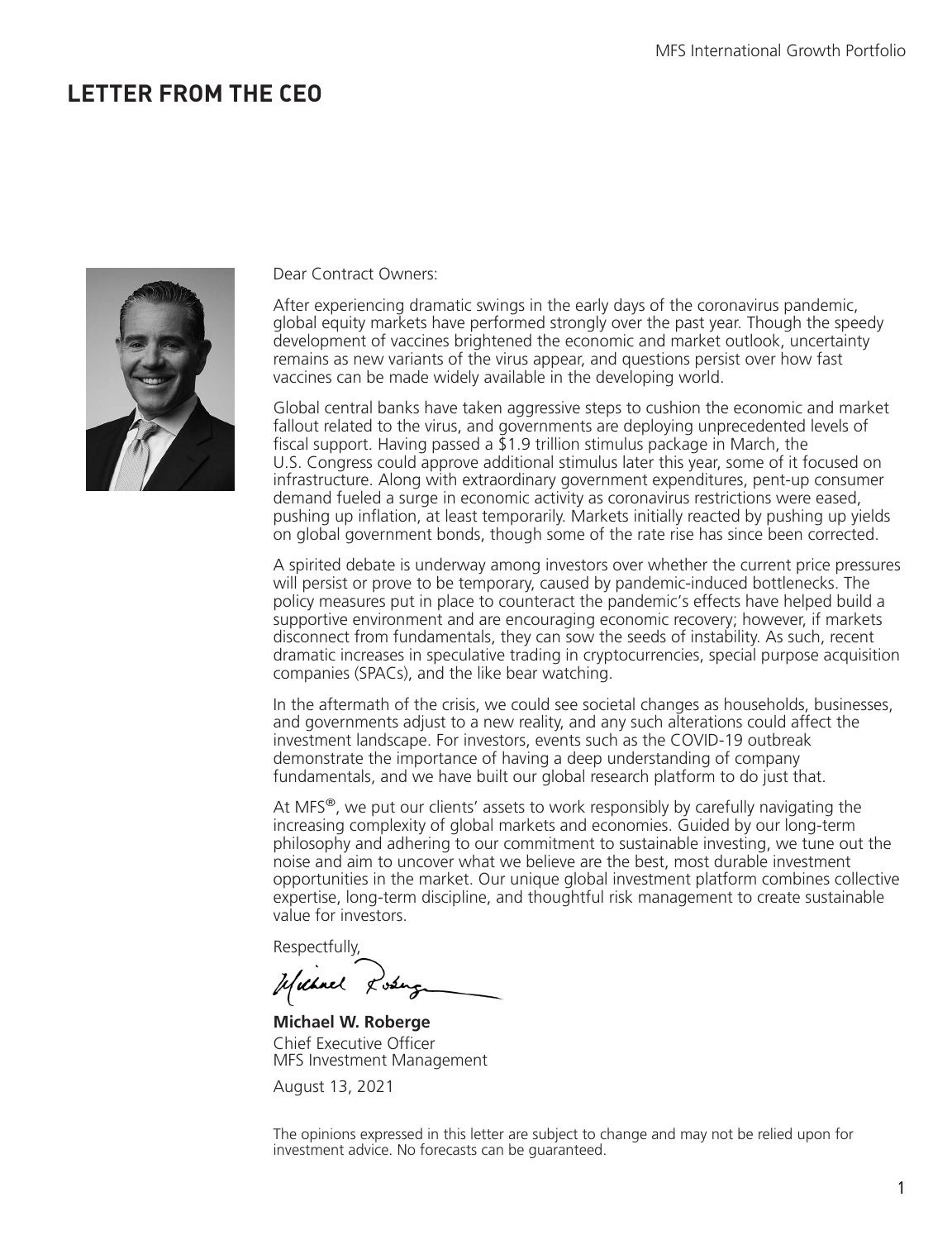# <span id="page-3-0"></span>**PORTFOLIO COMPOSITION**

### **Portfolio structure**



### **Top ten holdings**

| Taiwan Semiconductor Manufacturing Co. Ltd., ADR | 4.7% |
|--------------------------------------------------|------|
| Nestle S.A.                                      | 4.5% |
| Roche Holding AG                                 | 4.2% |
| SAP SE                                           | 3.3% |
| LVMH Moet Hennessy Louis Vuitton SE              | 3.2% |
| Hitachi Ltd.                                     | 3.2% |
| AIA Group Ltd.                                   | 3.2% |
| Novartis AG                                      | 2.7% |
| Schneider Electric SE                            | 2.6% |
| Diageo PLC                                       | 2.6% |

# **GICS equity sectors (g)**

| Consumer Staples              | 16.3% |
|-------------------------------|-------|
| <b>Industrials</b>            | 15.6% |
| <b>Consumer Discretionary</b> | 14.4% |
| <b>Information Technology</b> | 13.4% |
| <b>Health Care</b>            | 12.3% |
| <b>Materials</b>              | 10.2% |
| <b>Financials</b>             | 10.1% |
| <b>Communication Services</b> | 3.8%  |
| Energy                        | 1.4%  |
| <b>Utilities</b>              | 0.6%  |

### **Issuer country weightings (x)**

| France                 | 16.0% |
|------------------------|-------|
| Switzerland            | 12.6% |
| United Kingdom         | 8.8%  |
| Germany                | 8.1%  |
| Japan                  | 7.5%  |
| Canada                 | 6.8%  |
| Taiwan                 | 6.2%  |
| China                  | 5.8%  |
| India                  | 5.7%  |
| <b>Other Countries</b> | 22.5% |

### **Currency exposure weightings (y)**

| Euro                        | 30.5% |
|-----------------------------|-------|
| <b>Swiss Franc</b>          | 12.6% |
| British Pound Sterling      | 10.1% |
| Hong Kong Dollar            | 8.5%  |
| Japanese Yen                | 7.5%  |
| Taiwan Dollar               | 6.2%  |
| Indian Rupee                | 5.7%  |
| <b>United States Dollar</b> | 5.6%  |
| Canadian Dollar             | 4.7%  |
| <b>Other Currencies</b>     | 8.6%  |

(g) The Global Industry Classification Standard (GICS®) was developed by and/or is the exclusive property of MSCI, Inc. and S&P Global Market Intelligence Inc. ("S&P Global Market Intelligence"). GICS is a service mark of MSCI and S&P Global Market Intelligence and has been licensed for use by MFS. MFS has applied its own internal sector/industry classification methodology for equity securities and non-equity securities that are unclassified by GICS.

(x) Represents the portfolio's exposure to issuer countries as a percentage of a portfolio's net assets. For purposes of this presentation, United States includes Cash & Cash Equivalents.

(y) Represents the portfolio's exposure to a particular currency as a percentage of a portfolio's net assets. For purposes of this presentation, United States Dollar includes Cash & Cash Equivalents.

Cash & Cash Equivalents includes any cash, investments in money market funds, short-term securities, and other assets less liabilities. Please see the Statement of Assets and Liabilities for additional information related to the fund's cash position and other assets and liabilities.

Percentages are based on net assets as of June 30, 2021.

The portfolio is actively managed and current holdings may be different.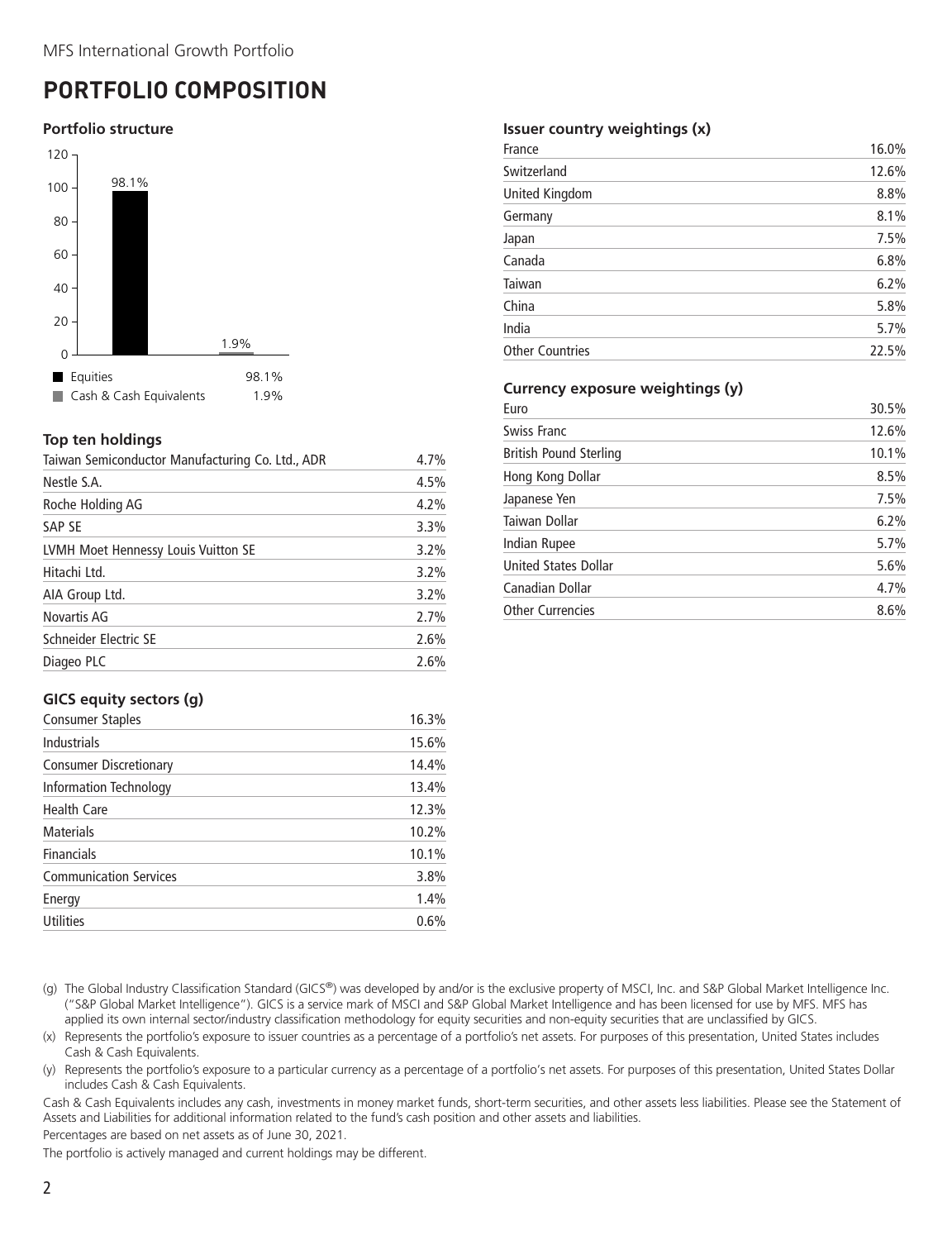# <span id="page-4-0"></span>**EXPENSE TABLE**

### **Fund Expenses Borne by the Contract Holders during the Period, January 1, 2021 through June 30, 2021**

As a contract holder of the fund, you incur ongoing costs, including management fees; distribution and/or service (12b-1) fees; and other fund expenses. This example is intended to help you understand your ongoing costs (in dollars) of investing in the fund and to compare these costs with the ongoing costs of investing in other mutual funds.

The example is based on an investment of \$1,000 invested at the beginning of the period and held for the entire period January 1, 2021 through June 30, 2021.

# **Actual Expenses**

The first line for each share class in the following table provides information about actual account values and actual expenses. You may use the information in this line, together with the amount you invested, to estimate the expenses that you paid over the period. Simply divide your account value by \$1,000 (for example, an \$8,600 account value divided by \$1,000 = 8.6), then multiply the result by the number in the first line under the heading entitled "Expenses Paid During Period" to estimate the expenses you paid on your account during this period.

### **Hypothetical Example for Comparison Purposes**

The second line for each share class in the following table provides information about hypothetical account values and hypothetical expenses based on the fund's actual expense ratio and an assumed rate of return of 5% per year before expenses, which is not the fund's actual return. The hypothetical account values and expenses may not be used to estimate the actual ending account balance or expenses you paid for the period. You may use this information to compare the ongoing costs of investing in the fund and other funds. To do so, compare this 5% hypothetical example with the 5% hypothetical examples that appear in the shareholder reports of the other funds.

Please note that the expenses shown in the table are meant to highlight the fund's ongoing costs only and do not take into account the fees and expenses imposed under the variable contracts through which your investment in the fund is made. Therefore, the second line for each share class in the table is useful in comparing ongoing costs associated with an investment in vehicles (such as the fund) which fund benefits under variable annuity and variable life insurance contracts and to qualified pension and retirement plans only, and will not help you determine the relative total costs of investing in the fund through variable annuity and variable life insurance contracts. If the fees and expenses imposed under the variable contracts were included, your costs would have been higher.

| Share<br>Class |                  | Annualized<br>Expense<br>Ratio | Beginning<br><b>Account Value</b><br>1/01/21 | Ending<br><b>Account Value</b><br>6/30/21 | Expenses<br>Paid During<br>Period (p)<br>1/01/21-6/30/21 |
|----------------|------------------|--------------------------------|----------------------------------------------|-------------------------------------------|----------------------------------------------------------|
| Initial Class  | Actual           | $0.88\%$                       | \$1,000.00                                   | \$1,075.82                                | \$4.53                                                   |
|                | Hypothetical (h) | $0.88\%$                       | \$1,000.00                                   | \$1,020.43                                | \$4.41                                                   |
| Service Class  | Actual           | 1.13%                          | \$1,000.00                                   | \$1,074.84                                | \$5.81                                                   |
|                | Hypothetical (h) | 1.13%                          | \$1,000.00                                   | \$1,019.19                                | \$5.66                                                   |

(h) 5% class return per year before expenses.

(p) "Expenses Paid During Period" are equal to each class's annualized expense ratio, as shown above, multiplied by the average account value over the period, multiplied by 181/365 (to reflect the one-half year period).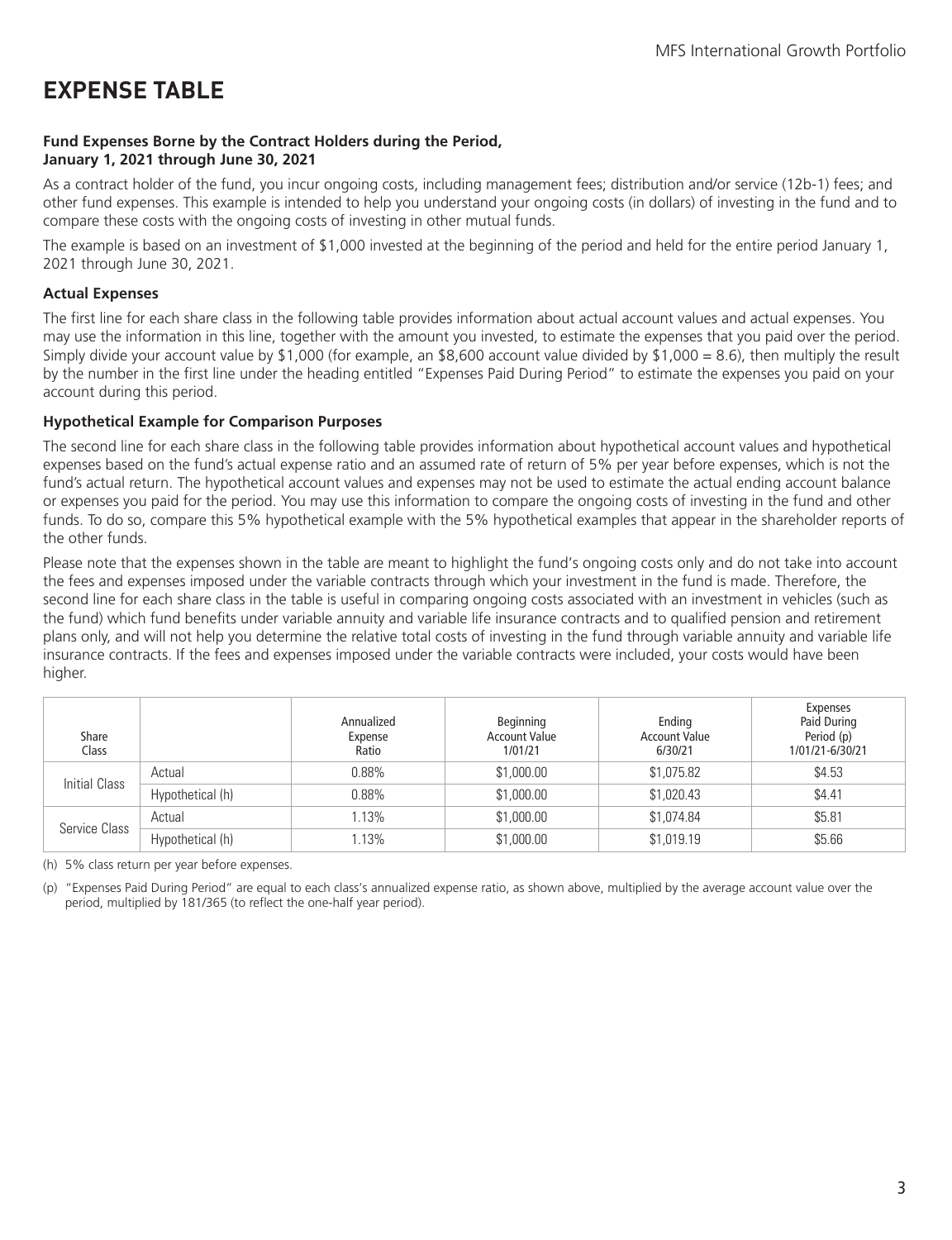# <span id="page-5-0"></span>**PORTFOLIO OF INVESTMENTS − 6/30/21 (unaudited)**

The Portfolio of Investments is a complete list of all securities owned by your fund. It is categorized by broad-based asset classes.

| <b>Issuer</b>                                              | <b>Shares/Par</b> |     | Value (\$) | <b>Issuer</b>                                                   | <b>Shares/Par</b> |    | Value (\$)             |
|------------------------------------------------------------|-------------------|-----|------------|-----------------------------------------------------------------|-------------------|----|------------------------|
| <b>COMMON STOCKS - 98.1%</b><br>Aerospace & Defense - 0.8% |                   |     |            | <b>COMMON STOCKS - continued</b><br>Electrical Equipment - 3.7% |                   |    |                        |
| Rolls-Royce Holdings PLC (a)                               | 1,146,689         | -S  | 1,569,084  | Prysmian S.p.A.<br>Schneider Electric SE                        | 59,501<br>33,909  | s. | 2,132,827<br>5,334,744 |
| <b>Alcoholic Beverages - 4.5%</b>                          |                   |     |            |                                                                 |                   |    |                        |
| Diageo PLC                                                 | 109,742           | -S  | 5,254,009  |                                                                 |                   | \$ | 7,467,571              |
| Pernod Ricard S.A.                                         | 17,383            |     | 3,858,547  | Electronics $-6.2%$                                             |                   |    |                        |
|                                                            |                   | \$  | 9,112,556  | Delta Electronics, Inc.                                         | 279,000           | S  | 3,034,078              |
| <b>Apparel Manufacturers - 5.4%</b>                        |                   |     |            | Taiwan Semiconductor Manufacturing Co.<br>Ltd., ADR             | 78,460            |    | 9,427,754              |
| <b>Burberry Group PLC</b>                                  | 62,275            | -\$ | 1,779,756  |                                                                 |                   |    |                        |
| Kering S.A.                                                | 2,858             |     | 2,497,600  |                                                                 |                   |    | 12,461,832             |
| LVMH Moet Hennessy Louis Vuitton SE                        | 8,327             |     | 6,529,505  | Energy - Independent - 1.4%                                     |                   |    |                        |
|                                                            |                   | \$  | 10,806,861 | Oil Search Ltd.                                                 | 279,476           | \$ | 798,549                |
| Automotive - 1.1%                                          |                   |     |            | Reliance Industries Ltd.                                        | 69,985            |    | 1,987,271              |
| Koito Manufacturing Co. Ltd.                               | 21,600            | \$  | 1,343,499  |                                                                 |                   | \$ | 2,785,820              |
| Mahindra & Mahindra Ltd.                                   | 90,711            |     | 949,091    | Food & Beverages - 4.5%                                         |                   |    |                        |
|                                                            |                   |     |            | Nestle S.A.                                                     | 72,703            | \$ | 9,053,596              |
|                                                            |                   | \$  | 2,292,590  |                                                                 |                   |    |                        |
| Biotechnology - 0.2%                                       |                   |     |            | Food & Drug Stores - 0.5%                                       |                   |    |                        |
| Hugel, Inc. (a)                                            | 1,879             | \$  | 399,777    | Sugi Holdings Co. Ltd.                                          | 14,500            | S  | 1,057,203              |
| Brokerage & Asset Managers - 1.0%                          |                   |     |            | Gaming & Lodging - 1.3%                                         |                   |    |                        |
| Deutsche Boerse AG                                         | 6,151             | \$  | 1,073,611  | Flutter Entertainment PLC (a)                                   | 14,186            | S  | 2,579,508              |
| London Stock Exchange Group                                | 9,081             |     | 1,001,171  | General Merchandise - 0.3%                                      |                   |    |                        |
|                                                            |                   | \$  | 2,074,782  | Walmart de Mexico S.A.B. de C.V.                                | 188,962           | \$ | 616,823                |
| <b>Business Services - 3.1%</b>                            |                   |     |            |                                                                 |                   |    |                        |
| Cap Gemini S.A.                                            | 8,616             | S,  | 1,655,061  | Insurance $-3.2%$                                               |                   |    |                        |
| <b>Experian PLC</b>                                        | 72,088            |     | 2,778,180  | AIA Group Ltd.                                                  | 516,800           | S  | 6,423,142              |
| Infosys Technologies Ltd., ADR                             | 86,882            |     | 1,841,030  | Internet $-6.1%$                                                |                   |    |                        |
|                                                            |                   | \$  | 6,274,271  | Alibaba Group Holding Ltd. (a)                                  | 159,100           | \$ | 4,508,069              |
|                                                            |                   |     |            | NAVER Corp.                                                     | 8,969             |    | 3,325,096              |
| Chemicals - 0.7%                                           |                   |     |            | Tencent Holdings Ltd.                                           | 46,400            |    | 3,490,025              |
| UPL Ltd.                                                   | 135,547           | S   | 1,445,829  | Z Holdings Corp.                                                | 193,600           |    | 970,309                |
| Computer Software - 4.4%                                   |                   |     |            |                                                                 |                   | S  | 12,293,499             |
| Dassault Systemes S.A.                                     | 4,668             | -S  | 1,131,924  |                                                                 |                   |    |                        |
| Kingsoft Corp.                                             | 158,000           |     | 947,272    | Leisure & Toys - 0.6%<br>Prosus N.V.                            |                   | \$ | 1,203,487              |
| SAP SE                                                     | 46,914            |     | 6,610,865  |                                                                 | 12,307            |    |                        |
| Wisetech Global Ltd.                                       | 11,001            |     | 263,429    | Machinery & Tools - 4.4%                                        |                   |    |                        |
|                                                            |                   | \$  | 8,953,490  | Assa Abloy AB                                                   | 72,356            | \$ | 2,179,616              |
| Computer Software - Systems - 4.3%                         |                   |     |            | <b>GEA Group AG</b>                                             | 47,088            |    | 1,907,310              |
| Amadeus IT Group S.A. (a)                                  | 19,774 \$         |     | 1,390,878  | Ingersoll Rand, Inc. (a)                                        | 31,704            |    | 1,547,472              |
| Hitachi Ltd.                                               | 113,300           |     | 6,487,252  | Ritchie Bros. Auctioneers, Inc.                                 | 53,972            |    | 3,199,744              |
| NICE Systems Ltd., ADR (a)                                 | 3,178             |     | 786,428    |                                                                 |                   | \$ | 8,834,142              |
|                                                            |                   | \$  | 8,664,558  | Major Banks - 1.2%                                              |                   |    |                        |
| <b>Consumer Products - 5.2%</b>                            |                   |     |            | DBS Group Holdings Ltd.                                         | 114,200           | S  | 2,531,644              |
| Kao Corp.                                                  | 23,700 \$         |     | 1,458,117  |                                                                 |                   |    |                        |
| KOSE Corp.                                                 | 6,800             |     | 1,069,931  | Medical & Health Technology & Services - 0.3%<br>Alcon, Inc.    | 7,536             | \$ | 527,622                |
| L'Oréal                                                    | 6,619             |     | 2,949,459  |                                                                 |                   |    |                        |
| Reckitt Benckiser Group PLC                                | 55,753            |     | 4,933,566  | <b>Medical Equipment - 4.5%</b>                                 |                   |    |                        |
|                                                            |                   | \$  | 10,411,073 | EssilorLuxottica                                                | $25,802$ \$       |    | 4,761,763              |
|                                                            |                   |     |            | QIAGEN N.V. (a)                                                 | 50,373            |    | 2,434,586              |
|                                                            |                   |     |            | Terumo Corp.                                                    | 48,800            |    | 1,977,565              |

\$ 9,173,914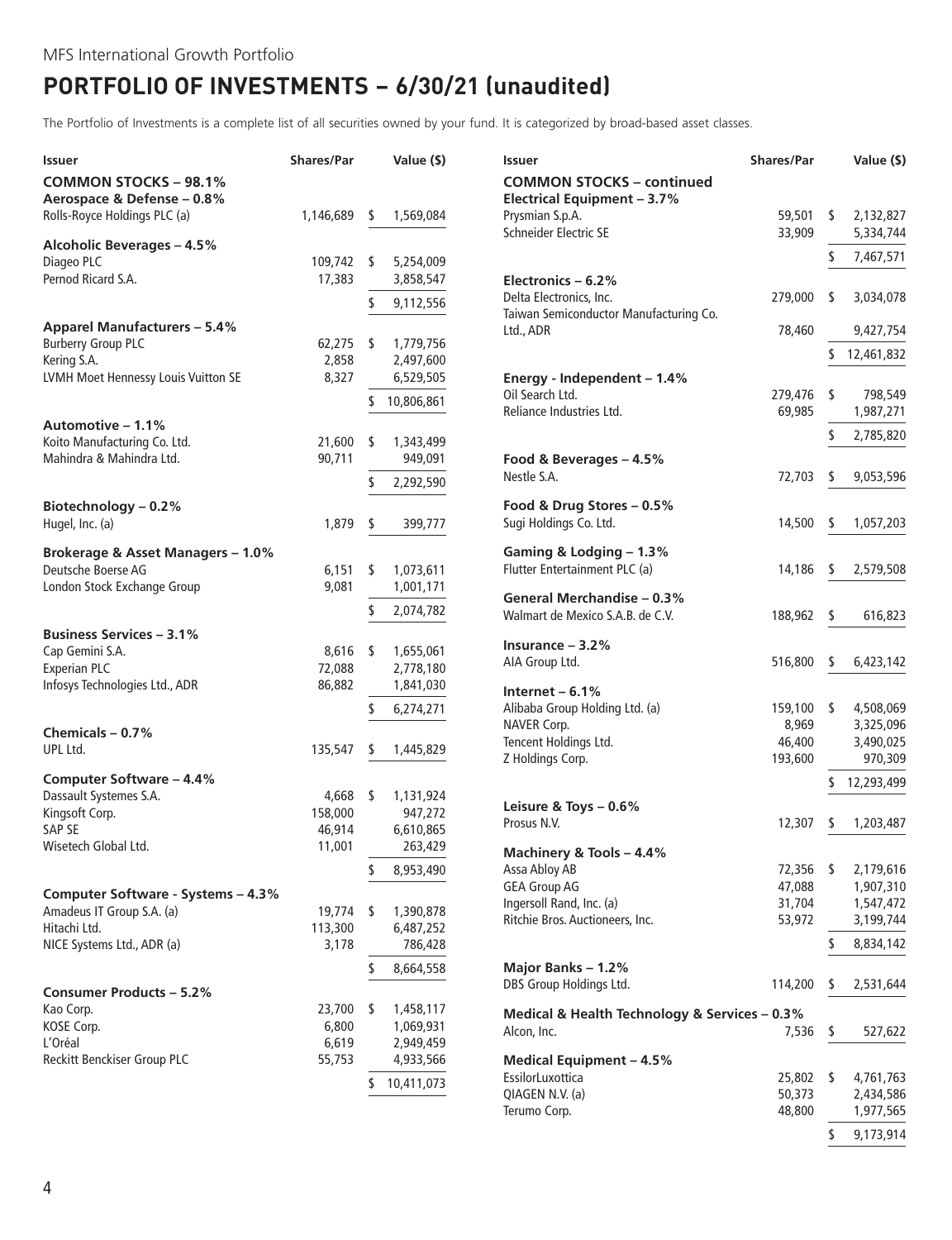#### *Portfolio of Investments (unaudited) – continued*

| <b>Issuer</b>                               | <b>Shares/Par</b> |      | Value (\$) | <b>Issuer</b>                          | Shares/Par  |    | Value (\$)    |
|---------------------------------------------|-------------------|------|------------|----------------------------------------|-------------|----|---------------|
| <b>COMMON STOCKS - continued</b>            |                   |      |            | <b>COMMON STOCKS - continued</b>       |             |    |               |
| Natural Gas - Distribution - 0.6%           |                   |      |            | <b>Specialty Chemicals - 7.4%</b>      |             |    |               |
| China Resources Gas Group Ltd.              | 200,000           | -S   | 1,200,366  | Akzo Nobel N.V.                        | $19,354$ \$ |    | 2,391,286     |
|                                             |                   |      |            | L'Air Liquide S.A.                     | 19,658      |    | 3,441,877     |
| Other Banks & Diversified Financials - 4.6% |                   |      |            | Linde PLC                              | 17,351      |    | 5,006,671     |
| AEON Financial Service Co. Ltd.             | 64,200 \$         |      | 756,450    | Sika AG                                | 5,809       |    | 1,899,187     |
| Credicorp Ltd. (a)                          | 5,553             |      | 672,524    | Symrise AG                             | 15,443      |    | 2,151,606     |
| Element Fleet Management Corp.              | 173,549           |      | 2,024,458  |                                        |             |    | 14,890,627    |
| Grupo Financiero Banorte S.A. de C.V.       | 241,957           |      | 1,562,876  |                                        |             |    |               |
| HDFC Bank Ltd.                              | 211,379           |      | 4,259,715  | Specialty Stores - 0.6%                |             |    |               |
|                                             |                   |      | 9,276,023  | Just Eat Takeaway (a)                  | 9.953       | s. | 919,004       |
|                                             |                   |      |            | Ocado Group PLC (a)                    | 13,626      |    | 377,542       |
| Pharmaceuticals - 9.7%                      |                   |      |            |                                        |             |    | 1,296,546     |
| Bayer AG                                    | 35,879 \$         |      | 2,178,654  |                                        |             |    |               |
| Hypera S.A.                                 | 76,911            |      | 533,017    | Tobacco – $1.3\%$                      |             |    |               |
| Novartis AG                                 | 59,108            |      | 5,386,638  | <b>ITC</b> Ltd.                        | 394,706     | S  | 1,076,374     |
| Novo Nordisk A.S., "B"                      | 34,292            |      | 2,872,955  | Swedish Match AB                       | 174,755     |    | 1,490,240     |
| Roche Holding AG                            | 22,719            |      | 8,558,452  |                                        |             |    | 2,566,614     |
|                                             |                   |      | 19,529,716 | <b>Total Common Stocks (Identified</b> |             |    |               |
| Precious Metals & Minerals - 2.1%           |                   |      |            | Cost, \$114,056,474)                   |             |    | \$197,891,625 |
| Agnico-Eagle Mines Ltd.                     | 36,932            | - \$ | 2,233,320  |                                        |             |    |               |
| Franco-Nevada Corp.                         | 13,688            |      | 1,986,394  | <b>INVESTMENT COMPANIES (h) - 1.6%</b> |             |    |               |
|                                             |                   |      |            | Money Market Funds - 1.6%              |             |    |               |
|                                             |                   | S    | 4,219,714  | <b>MFS Institutional Money Market</b>  |             |    |               |
| Railroad & Shipping - 2.1%                  |                   |      |            | Portfolio, 0.02% (v) (Identified Cost, |             |    |               |
| Canadian National Railway Co.               | 41,035            | S    | 4,330,013  | \$3,205,910)                           | 3,205,910   | S  | 3,205,910     |
|                                             |                   |      |            |                                        |             |    |               |
| Restaurants $-0.8\%$                        |                   |      |            | OTHER ASSETS, LESS LIABILITIES - 0.3%  |             |    | 545,727       |
| Yum China Holdings, Inc.                    | 15,682            | - \$ | 1,038,933  | <b>NET ASSETS - 100.0%</b>             |             |    | \$201,643,262 |
| Yum China Holdings, Inc.                    | 8,100             |      | 528,399    |                                        |             |    |               |
|                                             |                   | \$   | 1,567,332  |                                        |             |    |               |

(a) Non-income producing security.

(h) An affiliated issuer, which may be considered one in which the fund owns 5% or more of the outstanding voting securities, or a company which is under common control. At period end, the aggregate values of the fund's investments in affiliated issuers and in unaffiliated issuers were \$3,205,910 and \$197,891,625, respectively.

(v) Affiliated issuer that is available only to investment companies managed by MFS. The rate quoted for the MFS Institutional Money Market Portfolio is the annualized seven-day yield of the fund at period end.

The following abbreviations are used in this report and are defined:

ADR American Depositary Receipt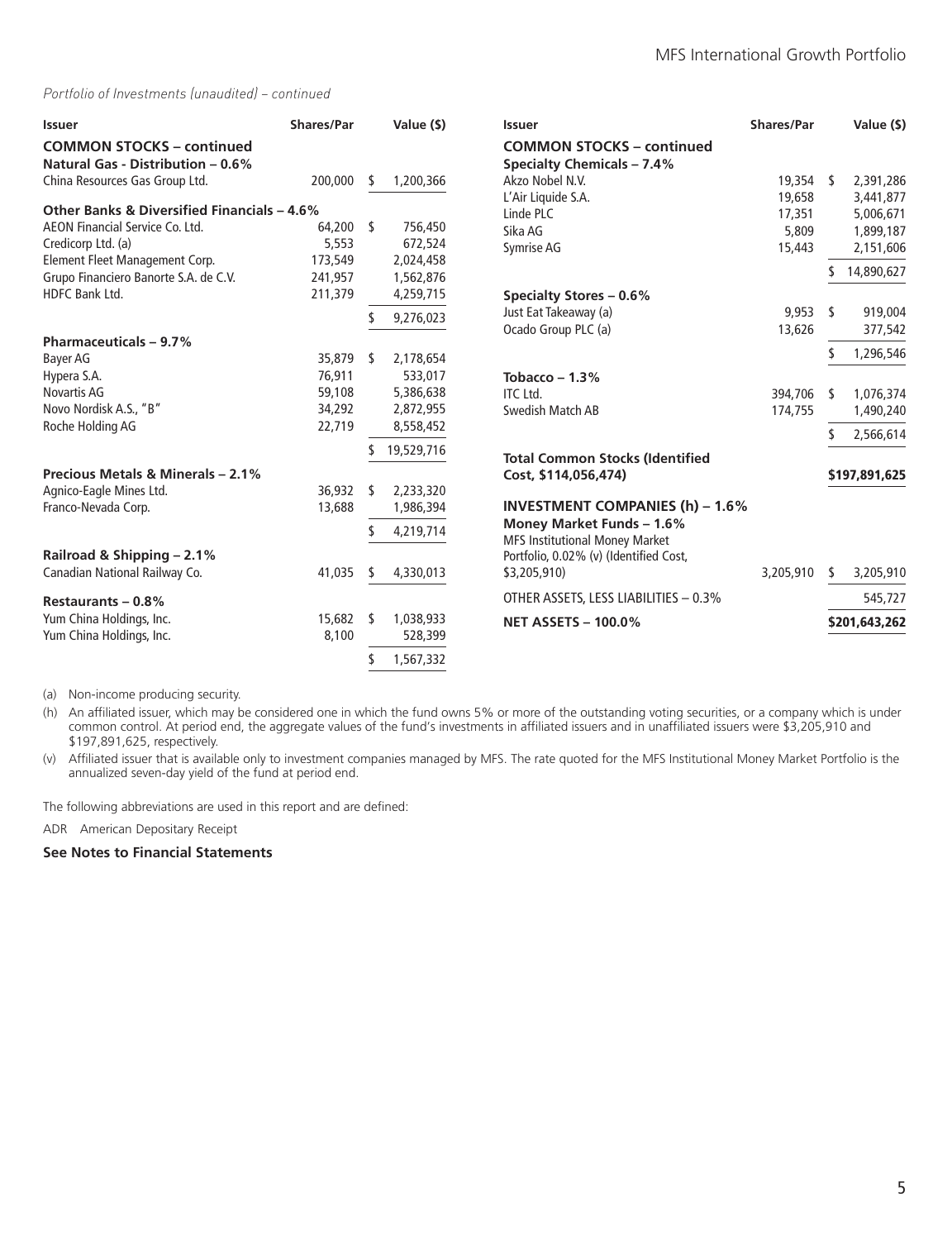# <span id="page-7-0"></span>**FINANCIAL STATEMENTS | STATEMENT OF ASSETS AND LIABILITIES (unaudited)**

This statement represents your fund's balance sheet, which details the assets and liabilities comprising the total value of the fund.

### **At 6/30/21**

| <b>Assets</b>                                                                  |               |               |                 |
|--------------------------------------------------------------------------------|---------------|---------------|-----------------|
| Investments in unaffiliated issuers, at value (identified cost, \$114,056,474) |               |               | \$197,891,625   |
| Investments in affiliated issuers, at value (identified cost, \$3,205,910)     |               |               | 3,205,910       |
| Cash                                                                           |               |               | 77,364          |
| Foreign currency, at value (identified cost, \$8,158)                          |               |               | 8,117           |
| Receivables for                                                                |               |               |                 |
| Fund shares sold                                                               |               |               | 183,018         |
| Interest and dividends                                                         |               |               | 1,001,369       |
| Receivable from investment adviser                                             |               |               | 15,498          |
| Other assets                                                                   |               |               | 984             |
| <b>Total assets</b>                                                            |               |               | \$202,383,885   |
| <b>Liabilities</b>                                                             |               |               |                 |
| Payables for                                                                   |               |               |                 |
| Investments purchased                                                          |               |               | \$291,627       |
| Fund shares reacquired                                                         |               |               | 155,750         |
| Payable to affiliates                                                          |               |               |                 |
| Administrative services fee                                                    |               |               | 205             |
| Shareholder servicing costs                                                    |               |               | 70              |
| Distribution and/or service fees                                               |               |               | 1,061           |
| Deferred country tax expense payable                                           |               |               | 227,916         |
| Accrued expenses and other liabilities                                         |               |               | 63,994          |
| <b>Total liabilities</b>                                                       |               |               | \$740,623       |
| Net assets                                                                     |               |               | \$201,643,262   |
| Net assets consist of                                                          |               |               |                 |
| Paid-in capital                                                                |               |               | \$101,664,442   |
| Total distributable earnings (loss)                                            |               |               | 99,978,820      |
| Net assets                                                                     |               |               | \$201,643,262   |
| Shares of beneficial interest outstanding                                      |               |               | 11,704,846      |
|                                                                                |               | <b>Shares</b> | Net asset value |
|                                                                                | Net assets    | outstanding   | per share       |
| <b>Initial Class</b>                                                           | \$124,710,544 | 7,202,708     | \$17.31         |
| <b>Service Class</b>                                                           | 76,932,718    | 4,502,138     | 17.09           |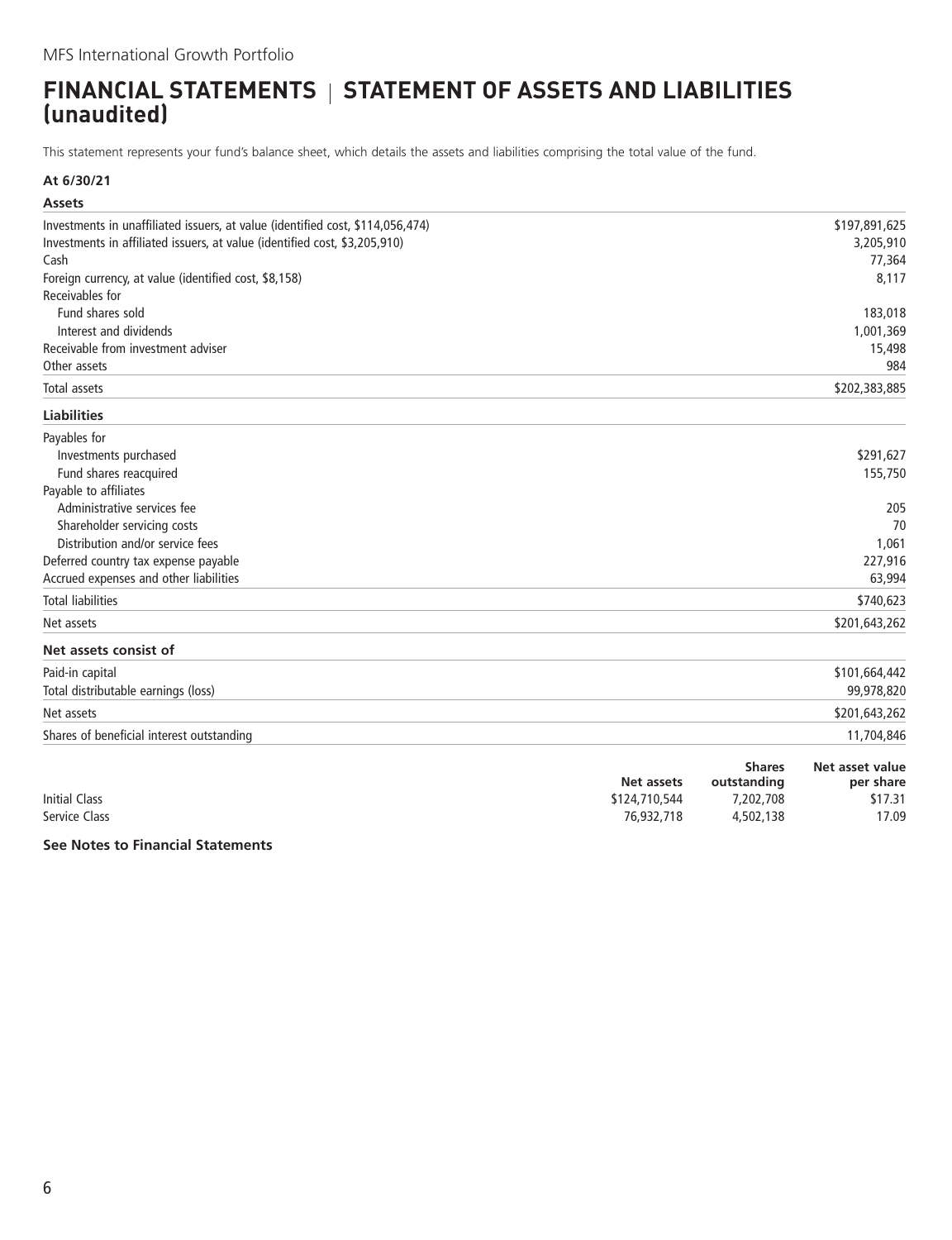# <span id="page-8-0"></span>FINANCIAL STATEMENTS | STATEMENT OF OPERATIONS (unaudited)

This statement describes how much your fund earned in investment income and accrued in expenses. It also describes any gains and/or losses generated by fund operations.

#### **Six months ended 6/30/21**

| Net investment income (loss) |  |  |
|------------------------------|--|--|
|------------------------------|--|--|

| Income                                                                   |              |
|--------------------------------------------------------------------------|--------------|
| <b>Dividends</b>                                                         | \$2,164,501  |
| Income on securities loaned                                              | 1,713        |
| Dividends from affiliated issuers                                        | 744          |
| Other                                                                    | 31           |
| Foreign taxes withheld                                                   | (270, 735)   |
| Total investment income                                                  | \$1,896,254  |
| <b>Expenses</b>                                                          |              |
| Management fee                                                           | \$833,911    |
| Distribution and/or service fees                                         | 78,502       |
| Shareholder servicing costs                                              | 6,585        |
| Administrative services fee                                              | 17,359       |
| Independent Trustees' compensation                                       | 2,291        |
| Custodian fee                                                            | 28,238       |
| Shareholder communications                                               | 4,081        |
| Audit and tax fees                                                       | 31,852       |
| Legal fees                                                               | 592          |
| Miscellaneous                                                            | 12,339       |
| Total expenses                                                           | \$1,015,750  |
| Reduction of expenses by investment adviser                              | (121, 507)   |
| Net expenses                                                             | \$894,243    |
| Net investment income (loss)                                             | \$1,002,011  |
| Realized and unrealized gain (loss)                                      |              |
| Realized gain (loss) (identified cost basis)                             |              |
| <b>Unaffiliated issuers</b>                                              | \$7,167,408  |
| Foreign currency                                                         | (15, 820)    |
| Net realized gain (loss)                                                 | \$7,151,588  |
| Change in unrealized appreciation or depreciation                        |              |
| Unaffiliated issuers (net of \$107,170 increase in deferred country tax) | \$5,601,008  |
| Translation of assets and liabilities in foreign currencies              | (30, 435)    |
| Net unrealized gain (loss)                                               | \$5,570,573  |
| Net realized and unrealized gain (loss)                                  | \$12,722,161 |
| Change in net assets from operations                                     | \$13,724,172 |
|                                                                          |              |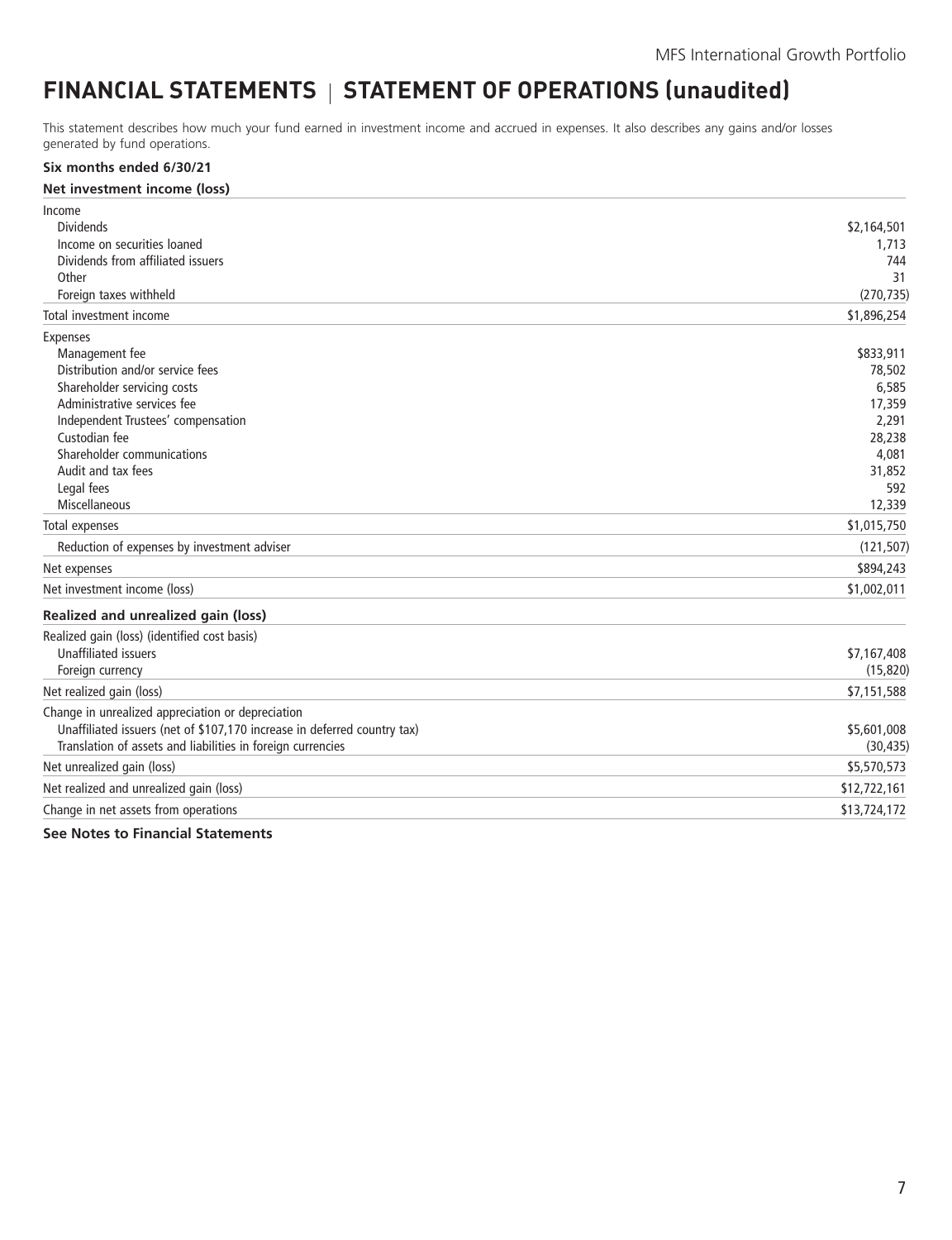# <span id="page-9-0"></span>**FINANCIAL STATEMENTS | STATEMENTS OF CHANGES IN NET ASSETS**

These statements describe the increases and/or decreases in net assets resulting from operations, any distributions, and any shareholder transactions.

|                                                   | Six months ended<br>6/30/21<br>(unaudited) | Year ended<br>12/31/20 |
|---------------------------------------------------|--------------------------------------------|------------------------|
| Change in net assets                              |                                            |                        |
| <b>From operations</b>                            |                                            |                        |
| Net investment income (loss)                      | \$1,002,011                                | \$933,931              |
| Net realized gain (loss)                          | 7,151,588                                  | 8,441,039              |
| Net unrealized gain (loss)                        | 5,570,573                                  | 14,193,358             |
| Change in net assets from operations              | \$13,724,172                               | \$23,568,328           |
| Total distributions to shareholders               | $s-$                                       | \$(3,926,189)          |
| Change in net assets from fund share transactions | \$15,776,080                               | \$5,625,171            |
| Total change in net assets                        | \$29,500,252                               | \$25,267,310           |
| Net assets                                        |                                            |                        |
| At beginning of period                            | 172,143,010                                | 146,875,700            |
| At end of period                                  | \$201,643,262                              | \$172,143,010          |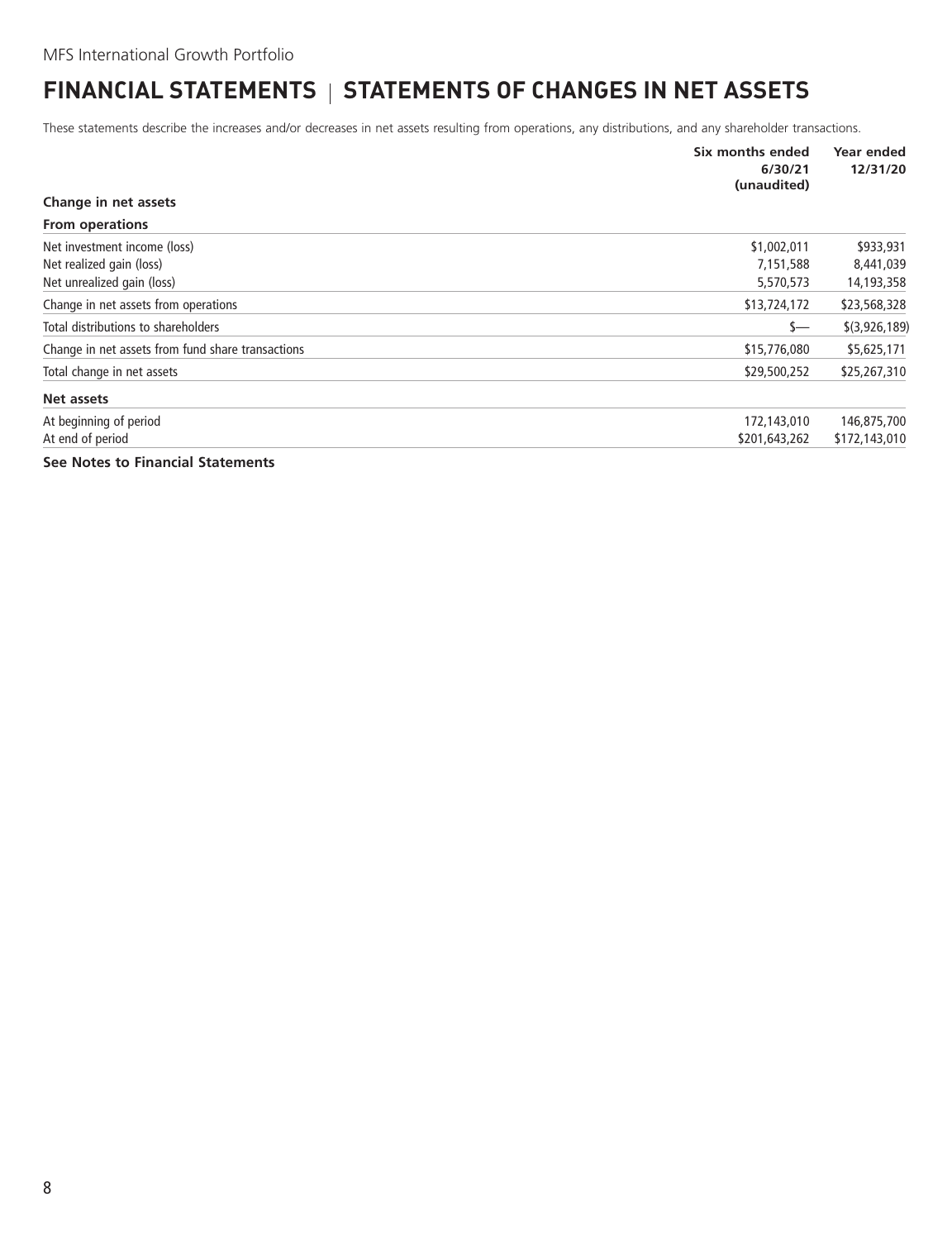# <span id="page-10-0"></span>**FINANCIAL STATEMENTS FINANCIAL HIGHLIGHTS**

The financial highlights table is intended to help you understand the fund's financial performance for the semiannual period and the past 5 fiscal years. Certain information reflects financial results for a single fund share. The total returns in the table represent the rate that an investor would have earned (or lost) on an investment in the fund share class (assuming reinvestment of all distributions) held for the entire period.

| <b>Initial Class</b>                                         | Six months<br>ended    | Year ended |           |           |           |           |
|--------------------------------------------------------------|------------------------|------------|-----------|-----------|-----------|-----------|
|                                                              | 6/30/21<br>(unaudited) | 12/31/20   | 12/31/19  | 12/31/18  | 12/31/17  | 12/31/16  |
| Net asset value, beginning of period                         | \$16.09                | \$14.26    | \$12.78   | \$15.50   | \$12.13   | \$12.57   |
| Income (loss) from investment operations                     |                        |            |           |           |           |           |
| Net investment income (loss) (d)                             | \$0.09                 | \$0.10     | \$0.21    | \$0.17    | \$0.14    | \$0.17(c) |
| Net realized and unrealized gain (loss)                      | 1.13                   | 2.12       | 3.07      | (1.38)    | 3.77      | 0.19      |
| Total from investment operations                             | \$1.22                 | \$2.22     | \$3.28    | \$(1.21)  | \$3.91    | \$0.36    |
| Less distributions declared to shareholders                  |                        |            |           |           |           |           |
| From net investment income                                   | \$—                    | \$(0.21)   | \$(0.18)  | \$(0.16)  | \$(0.20)  | \$(0.15)  |
| From net realized gain                                       |                        | (0.18)     | (1.62)    | (1.35)    | (0.34)    | (0.65)    |
| Total distributions declared to shareholders                 | s—                     | \$(0.39)   | \$(1.80)  | \$(1.51)  | \$(0.54)  | \$(0.80)  |
| Net asset value, end of period (x)                           | \$17.31                | \$16.09    | \$14.26   | \$12.78   | \$15.50   | \$12.13   |
| Total return $(\%) (k)(r)(s)(x)$                             | 7.58(n)                | 15.84      | 27.30     | (9.02)    | 32.64     | 2.49(c)   |
| Ratios (%) (to average net assets)<br>and Supplemental data: |                        |            |           |           |           |           |
| Expenses before expense reductions (f)                       | 1.01(a)                | 1.04       | 1.05      | 1.05      | 1.05      | 0.91(c)   |
| Expenses after expense reductions (f)                        | 0.88(a)                | 0.88       | 0.88      | 0.97      | 1.05      | 0.91(c)   |
| Net investment income (loss)                                 | 1.14(a)                | 0.72       | 1.49      | 1.16      | 0.96      | 1.33(c)   |
| Portfolio turnover                                           | 10(n)                  | 26         | 7         | 18        | 10        | 15        |
| Net assets at end of period (000 omitted)                    | \$124,711              | \$120,291  | \$112,259 | \$105,919 | \$130,591 | \$126,668 |
| The contractor of the contract of the components.            |                        |            |           |           |           |           |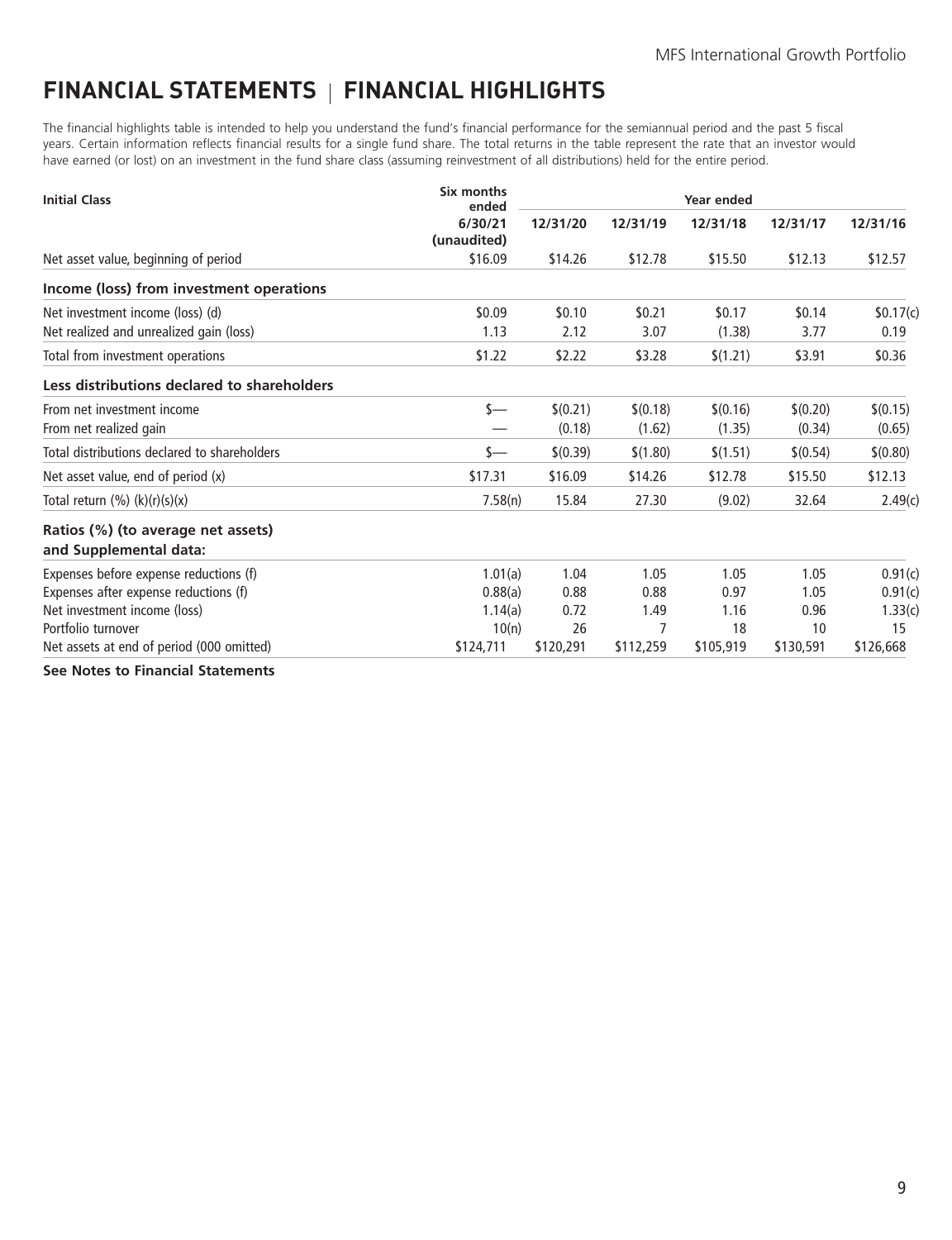# MFS International Growth Portfolio

#### *Financial Highlights - continued*

| <b>Service Class</b>                                         | Six months<br>ended    | <b>Year ended</b> |          |          |          |           |
|--------------------------------------------------------------|------------------------|-------------------|----------|----------|----------|-----------|
|                                                              | 6/30/21<br>(unaudited) | 12/31/20          | 12/31/19 | 12/31/18 | 12/31/17 | 12/31/16  |
| Net asset value, beginning of period                         | \$15.90                | \$14.11           | \$12.65  | \$15.37  | \$12.03  | \$12.48   |
| Income (loss) from investment operations                     |                        |                   |          |          |          |           |
| Net investment income (loss) (d)                             | \$0.08                 | \$0.06            | \$0.16   | \$0.13   | \$0.10   | \$0.13(c) |
| Net realized and unrealized gain (loss)                      | 1.11                   | 2.09              | 3.07     | (1.38)   | 3.74     | 0.18      |
| Total from investment operations                             | \$1.19                 | \$2.15            | \$3.23   | \$(1.25) | \$3.84   | \$0.31    |
| Less distributions declared to shareholders                  |                        |                   |          |          |          |           |
| From net investment income                                   | $s-$                   | \$(0.18)          | \$(0.15) | \$(0.12) | \$(0.16) | \$(0.11)  |
| From net realized gain                                       |                        | (0.18)            | (1.62)   | (1.35)   | (0.34)   | (0.65)    |
| Total distributions declared to shareholders                 | s—                     | \$(0.36)          | \$(1.77) | \$(1.47) | \$(0.50) | \$(0.76)  |
| Net asset value, end of period (x)                           | \$17.09                | \$15.90           | \$14.11  | \$12.65  | \$15.37  | \$12.03   |
| Total return $(\%) (k)(r)(s)(x)$                             | 7.48(n)                | 15.50             | 27.11    | (9.30)   | 32.35    | 2.15(c)   |
| Ratios (%) (to average net assets)<br>and Supplemental data: |                        |                   |          |          |          |           |
| Expenses before expense reductions (f)                       | 1.26(a)                | 1.29              | 1.30     | 1.30     | 1.30     | 1.16(c)   |
| Expenses after expense reductions (f)                        | 1.13(a)                | 1.13              | 1.13     | 1.22     | 1.30     | 1.16(c)   |
| Net investment income (loss)                                 | 0.97(a)                | 0.44              | 1.18     | 0.87     | 0.70     | 1.08(c)   |
| Portfolio turnover                                           | 10(n)                  | 26                |          | 18       | 10       | 15        |
| Net assets at end of period (000 omitted)                    | \$76,933               | \$51,852          | \$34,616 | \$27,233 | \$29,544 | \$25,277  |

(a) Annualized.

(c) Amount reflects a one-time reimbursement of expenses by the custodian (or former custodian) without which net investment income and performance would be lower and expenses would be higher.

(d) Per share data is based on average shares outstanding.

(f) Ratios do not reflect reductions from fees paid indirectly, if applicable.

(k) The total return does not reflect expenses that apply to separate accounts. Inclusion of these charges would reduce the total return figures for all periods shown.

(n) Not annualized.

(r) Certain expenses have been reduced without which performance would have been lower.

(s) From time to time the fund may receive proceeds from litigation settlements, without which performance would be lower.

(x) The net asset values and total returns have been calculated on net assets which include adjustments made in accordance with U.S. generally accepted accounting principles required at period end for financial reporting purposes.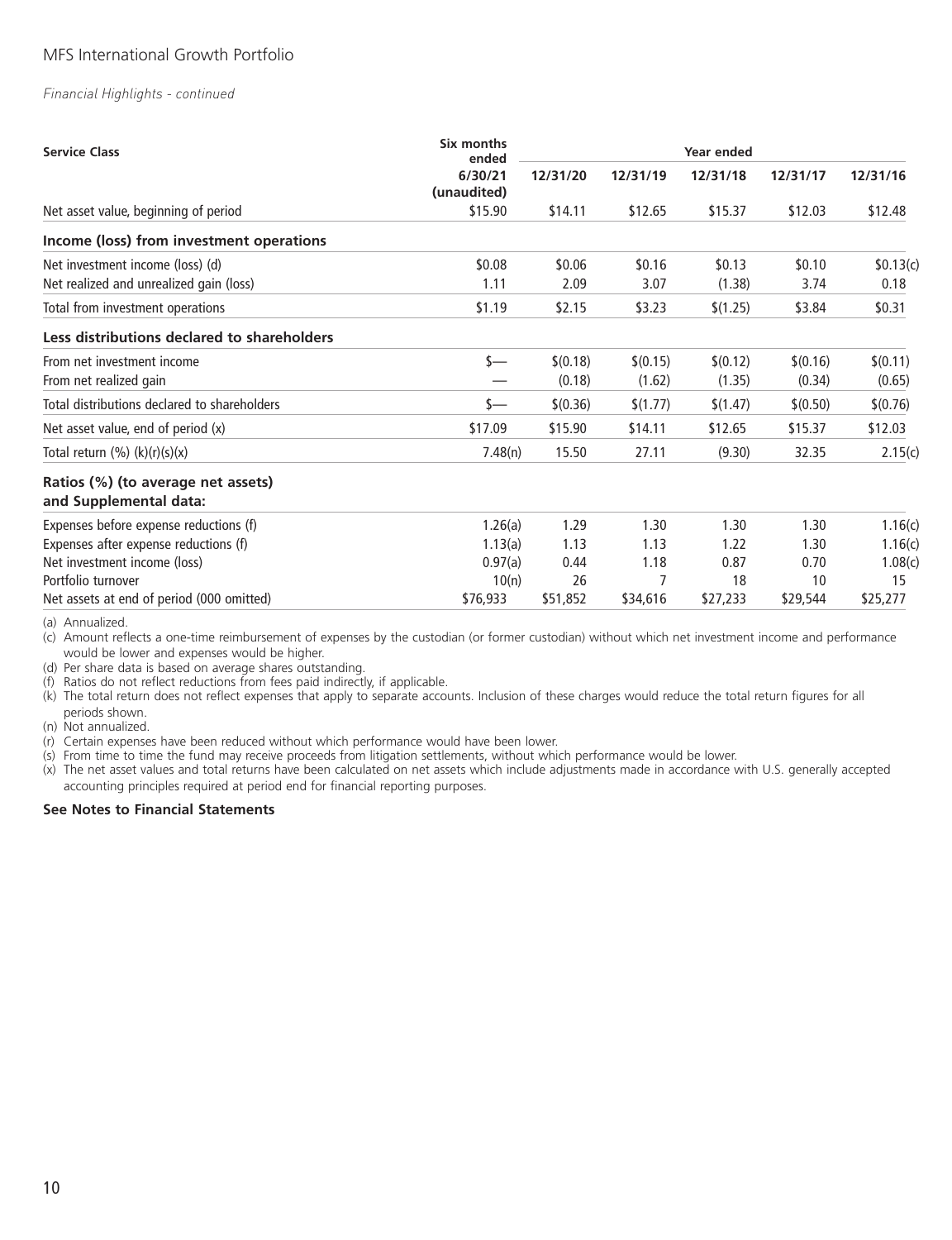# <span id="page-12-0"></span>**NOTES TO FINANCIAL STATEMENTS (unaudited)**

### **(1) Business and Organization**

MFS International Growth Portfolio (the fund) is a diversified series of MFS Variable Insurance Trust II (the trust). The trust is organized as a Massachusetts business trust and is registered under the Investment Company Act of 1940, as amended, as an open-end management investment company. The shareholders of each series of the trust are separate accounts of insurance companies, which offer variable annuity and/or life insurance products, and qualified retirement and pension plans.

The fund is an investment company and accordingly follows the investment company accounting and reporting guidance of the Financial Accounting Standards Board (FASB) Accounting Standards Codification Topic 946 Financial Services - Investment Companies.

# **(2) Significant Accounting Policies**

**General** — The preparation of financial statements in conformity with U.S. generally accepted accounting principles requires management to make estimates and assumptions that affect the reported amounts of assets and liabilities, and disclosure of contingent assets and liabilities at the date of the financial statements and the reported amounts of increases and decreases in net assets from operations during the reporting period. Actual results could differ from those estimates. In the preparation of these financial statements, management has evaluated subsequent events occurring after the date of the fund's Statement of Assets and Liabilities through the date that the financial statements were issued. The fund invests in foreign securities, including securities of emerging market issuers. Investments in foreign securities are vulnerable to the effects of changes in the relative values of the local currency and the U.S. dollar and to the effects of changes in each country's market, economic, industrial, political, regulatory, geopolitical, environmental, public health, and other conditions. Investments in emerging markets can involve additional and greater risks than the risks associated with investments in developed foreign markets. Emerging markets can have less developed markets, greater custody and operational risk, less developed legal, regulatory, accounting, and auditing systems, and greater political, social, and economic instability than developed markets.

Certain of the fund's investments, derivatives, debt and other contracts may be based on reference interest rates such as the London Interbank Offered Rate ("LIBOR"). In 2017, the regulatory authority that oversees financial services firms in the United Kingdom announced plans to transition away from LIBOR by the end of 2021. In March 2021, the administrator of LIBOR announced the extension of the publication of the more commonly used U.S. dollar LIBOR settings to the end of June 2023. Although the full impacts of the transition away from LIBOR are not fully known, the transition may result in, among other things, an increase in volatility or illiquidity of the markets for instruments that currently rely on LIBOR to determine interest rates and this could have an adverse impact on the fund's performance. With respect to the fund's accounting for investments, derivatives, debt and other contracts that undergo reference rate-related modifications as a result of the transition, management will rely upon the relief provided by FASB Codification Topic 848 – Reference Rate Reform (Topic 848). The guidance in Topic 848 permits the fund to disregard the GAAP accounting requirements around certain contract modifications resulting from the LIBOR transition such that for contracts considered in scope, the fund can account for those modified contracts as a continuation of the existing contracts.

**Balance Sheet Offsetting** — The fund's accounting policy with respect to balance sheet offsetting is that, absent an event of default by the counterparty or a termination of the agreement, the International Swaps and Derivatives Association (ISDA) Master Agreement, or similar agreement, does not result in an offset of reported amounts of financial assets and financial liabilities in the Statement of Assets and Liabilities across transactions between the fund and the applicable counterparty. The fund's right to setoff may be restricted or prohibited by the bankruptcy or insolvency laws of the particular jurisdiction to which a specific master netting agreement counterparty is subject. Balance sheet offsetting disclosures, to the extent applicable to the fund, have been included in the fund's Significant Accounting Policies note under the captions for each of the fund's in-scope financial instruments and transactions.

**Investment Valuations** — Equity securities, including restricted equity securities, are generally valued at the last sale or official closing price on their primary market or exchange as provided by a third-party pricing service. Equity securities, for which there were no sales reported that day, are generally valued at the last quoted daily bid quotation on their primary market or exchange as provided by a third-party pricing service. Short-term instruments with a maturity at issuance of 60 days or less may be valued at amortized cost, which approximates market value. Open-end investment companies are generally valued at net asset value per share. Securities and other assets generally valued on the basis of information from a third-party pricing service may also be valued at a broker/dealer bid quotation. In determining values, third-party pricing services can utilize both transaction data and market information such as yield, quality, coupon rate, maturity, type of issue, trading characteristics, and other market data. The values of foreign securities and other assets and liabilities expressed in foreign currencies are converted to U.S. dollars using the mean of bid and asked prices for rates provided by a third-party pricing service.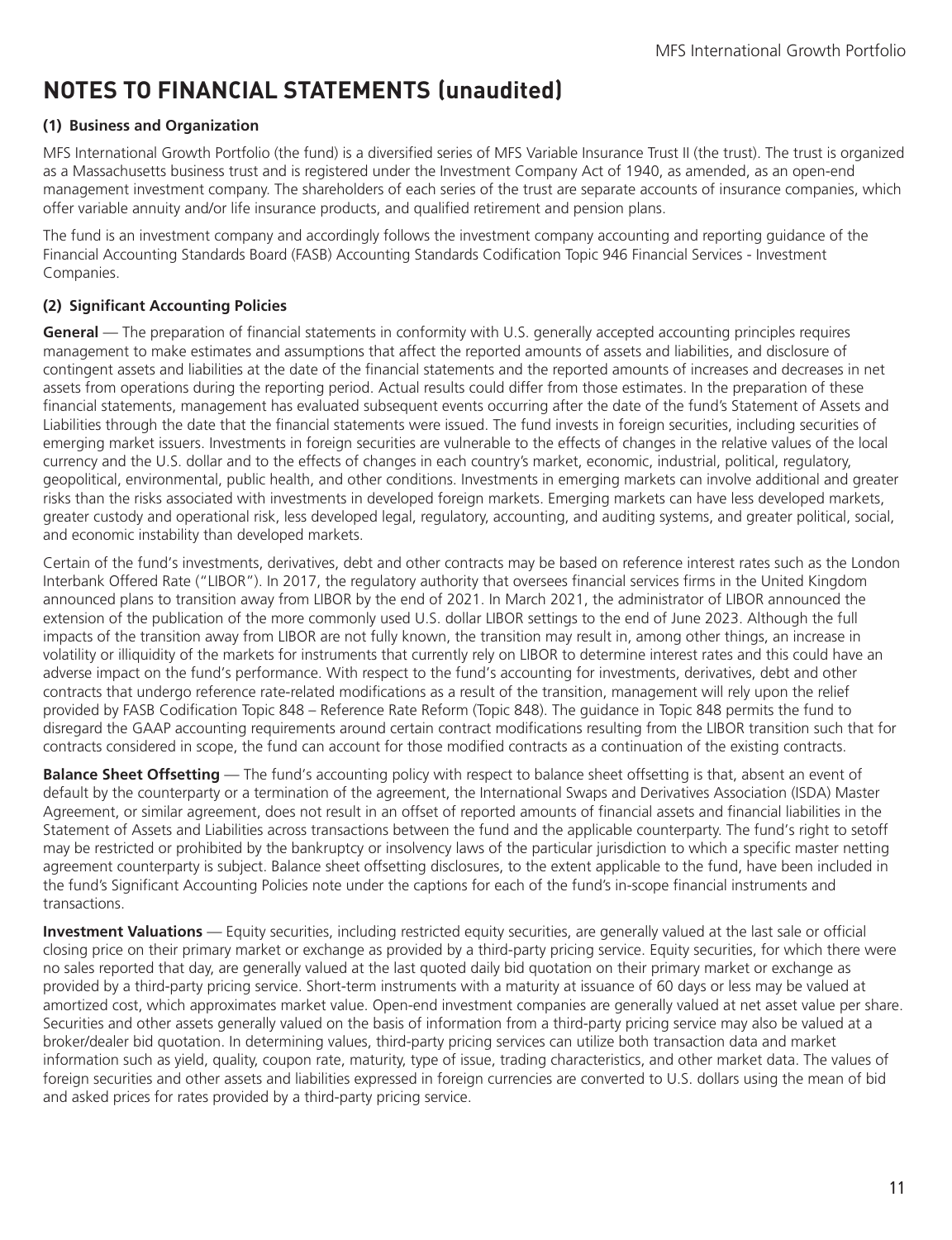# MFS International Growth Portfolio

#### *Notes to Financial Statements (unaudited) - continued*

The Board of Trustees has delegated primary responsibility for determining or causing to be determined the value of the fund's investments (including any fair valuation) to the adviser pursuant to valuation policies and procedures approved by the Board. If the adviser determines that reliable market quotations are not readily available, investments are valued at fair value as determined in good faith by the adviser in accordance with such procedures under the oversight of the Board of Trustees. Under the fund's valuation policies and procedures, market quotations are not considered to be readily available for most types of debt instruments and floating rate loans and many types of derivatives. These investments are generally valued at fair value based on information from third-party pricing services. In addition, investments may be valued at fair value if the adviser determines that an investment's value has been materially affected by events occurring after the close of the exchange or market on which the investment is principally traded (such as foreign exchange or market) and prior to the determination of the fund's net asset value, or after the halt of trading of a specific security where trading does not resume prior to the close of the exchange or market on which the security is principally traded. Events that occur after foreign markets close (such as developments in foreign markets and significant movements in the U.S. markets) and prior to the determination of the fund's net asset value may be deemed to have a material effect on the value of securities traded in foreign markets. Accordingly, the fund's foreign equity securities may often be valued at fair value. The adviser generally relies on third-party pricing services or other information (such as the correlation with price movements of similar securities in the same or other markets; the type, cost and investment characteristics of the security; the business and financial condition of the issuer; and trading and other market data) to assist in determining whether to fair value and at what value to fair value an investment. The value of an investment for purposes of calculating the fund's net asset value can differ depending on the source and method used to determine value. When fair valuation is used, the value of an investment used to determine the fund's net asset value may differ from quoted or published prices for the same investment. There can be no assurance that the fund could obtain the fair value assigned to an investment if it were to sell the investment at the same time at which the fund determines its net asset value per share.

Various inputs are used in determining the value of the fund's assets or liabilities. These inputs are categorized into three broad levels. In certain cases, the inputs used to measure fair value may fall into different levels of the fair value hierarchy. In such cases, an investment's level within the fair value hierarchy is based on the lowest level of input that is significant to the fair value measurement. The fund's assessment of the significance of a particular input to the fair value measurement in its entirety requires judgment, and considers factors specific to the investment. Level 1 includes unadjusted quoted prices in active markets for identical assets or liabilities. Level 2 includes other significant observable market-based inputs (including quoted prices for similar securities, interest rates, prepayment speed, and credit risk). Level 3 includes unobservable inputs, which may include the adviser's own assumptions in determining the fair value of investments. The following is a summary of the levels used as of June 30, 2021 in valuing the fund's assets or liabilities:

| <b>Financial Instruments</b> | Level 1       | Level 2 | Level 3 | Total         |
|------------------------------|---------------|---------|---------|---------------|
| <b>Equity Securities</b>     | \$197,891,625 |         |         | \$197,891,625 |
| Mutual Funds                 | 3,205,910     |         |         | 3,205,910     |
| Total                        | \$201,097,535 |         |         | \$201,097,535 |

For further information regarding security characteristics, see the Portfolio of Investments.

**Foreign Currency Translation** — Purchases and sales of foreign investments, income, and expenses are converted into U.S. dollars based upon currency exchange rates prevailing on the respective dates of such transactions or on the reporting date for foreign denominated receivables and payables. Gains and losses attributable to foreign currency exchange rates on sales of securities are recorded for financial statement purposes as net realized gains and losses on investments. Gains and losses attributable to foreign exchange rate movements on receivables, payables, income and expenses are recorded for financial statement purposes as foreign currency transaction gains and losses. That portion of both realized and unrealized gains and losses on investments that results from fluctuations in foreign currency exchange rates is not separately disclosed.

**Security Loans** — Under its Securities Lending Agency Agreement with the fund, State Street Bank and Trust Company, as lending agent, loans the securities of the fund to certain qualified institutions (the "Borrowers") approved by the fund. Security loans can be terminated at the discretion of either the lending agent or the fund and the related securities must be returned within the earlier of the standard trade settlement period for such securities or within three business days. The loans are collateralized by cash and/or U.S. Treasury and federal agency obligations in an amount typically at least equal to the market value of the securities loaned. On loans collateralized by cash, the cash collateral is invested in a money market fund. The market value of the loaned securities is determined at the close of business of the fund and any additional required collateral is delivered to the fund on the next business day. The lending agent provides the fund with indemnification against Borrower default. In the event of Borrower default, the lending agent will, for the benefit of the fund, either purchase securities identical to those loaned or, when such purchase is commercially impracticable, pay the fund the market value of the loaned securities. In return, the lending agent assumes the fund's rights to the related collateral. If the collateral value is less than the cost to purchase identical securities, the lending agent is responsible for the shortfall, but only to the extent that such shortfall is not due to a decline in collateral value resulting from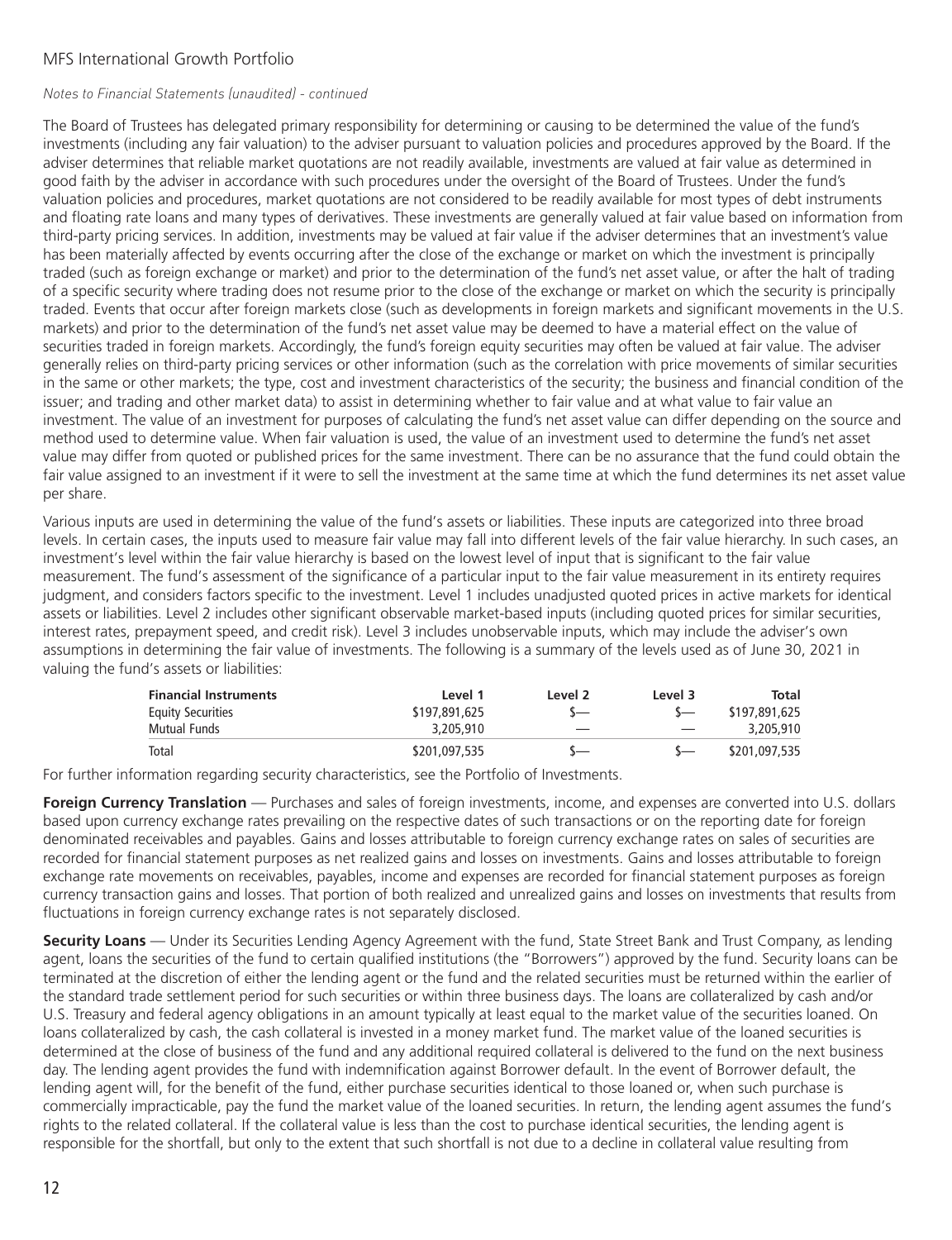#### *Notes to Financial Statements (unaudited) - continued*

collateral reinvestment for which the fund bears the risk of loss. A portion of the income generated upon investment of the collateral is remitted to the Borrowers, and the remainder is allocated between the fund and the lending agent. On loans collateralized by U.S. Treasury and/or federal agency obligations, a fee is received from the Borrower, and is allocated between the fund and the lending agent. Income from securities lending is separately reported in the Statement of Operations. The dividend and interest income earned on the securities loaned is accounted for in the same manner as other dividend and interest income. At June 30, 2021, there were no securities on loan or collateral outstanding.

**Indemnifications** — Under the fund's organizational documents, its officers and Trustees may be indemnified against certain liabilities and expenses arising out of the performance of their duties to the fund. Additionally, in the normal course of business, the fund enters into agreements with service providers that may contain indemnification clauses. The fund's maximum exposure under these agreements is unknown as this would involve future claims that may be made against the fund that have not yet occurred.

**Investment Transactions and Income** — Investment transactions are recorded on the trade date. Dividends received in cash are recorded on the ex-dividend date. Certain dividends from foreign securities will be recorded when the fund is informed of the dividend if such information is obtained subsequent to the ex-dividend date. Dividend payments received in additional securities are recorded on the ex-dividend date in an amount equal to the value of the security on such date.

The fund may receive proceeds from litigation settlements. Any proceeds received from litigation involving portfolio holdings are reflected in the Statement of Operations in realized gain/loss if the security has been disposed of by the fund or in unrealized gain/loss if the security is still held by the fund. Any other proceeds from litigation not related to portfolio holdings are reflected as other income in the Statement of Operations.

**Tax Matters and Distributions** — The fund intends to qualify as a regulated investment company, as defined under Subchapter M of the Internal Revenue Code, and to distribute all of its taxable income, including realized capital gains. As a result, no provision for federal income tax is required. The fund's federal tax returns, when filed, will remain subject to examination by the Internal Revenue Service for a three year period. Management has analyzed the fund's tax positions taken on federal and state tax returns for all open tax years and does not believe that there are any uncertain tax positions that require recognition of a tax liability. Foreign taxes, if any, have been accrued by the fund in the accompanying financial statements in accordance with the applicable foreign tax law. Foreign income taxes may be withheld by certain countries in which the fund invests. Additionally, capital gains realized by the fund on securities issued in or by certain foreign countries may be subject to capital gains tax imposed by those countries.

Distributions to shareholders are recorded on the ex-dividend date. Income and capital gain distributions are determined in accordance with income tax regulations, which may differ from U.S. generally accepted accounting principles. Certain capital accounts in the financial statements are periodically adjusted for permanent differences in order to reflect their tax character. These adjustments have no impact on net assets or net asset value per share. Temporary differences which arise from recognizing certain items of income, expense, gain or loss in different periods for financial statement and tax purposes will reverse at some time in the future.

Book/tax differences primarily relate to wash sale loss deferrals.

The tax character of distributions declared to shareholders for the last fiscal year is as follows:

| <b>Year ended</b> |
|-------------------|
| 12/31/20          |
| \$2,433,126       |
| 1,493,063         |
| \$3,926,189       |
|                   |

The federal tax cost and the tax basis components of distributable earnings were as follows: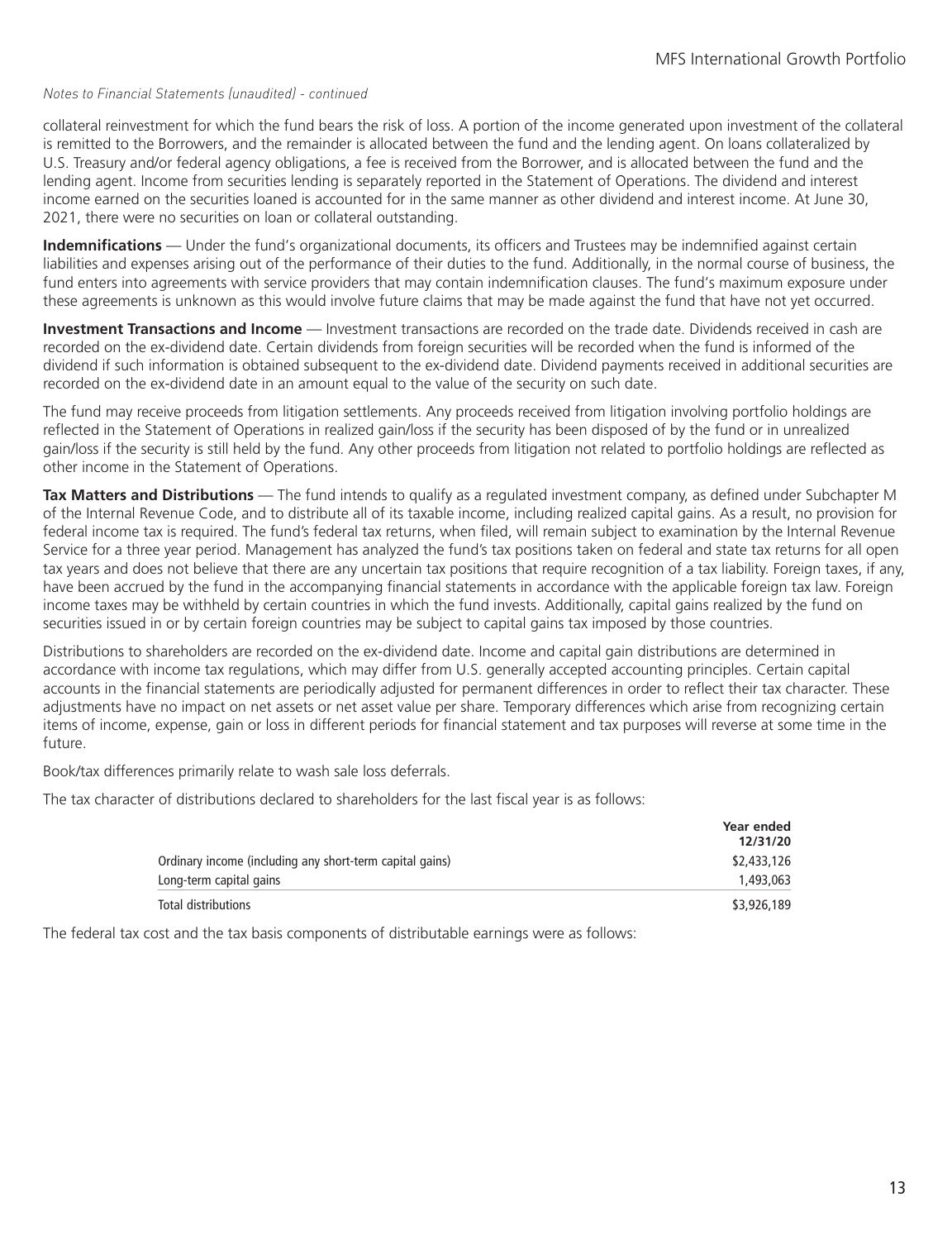*Notes to Financial Statements (unaudited) - continued*

| As of 6/30/21                              |               |
|--------------------------------------------|---------------|
| Cost of investments                        | \$118,531,141 |
| Gross appreciation                         | 85,931,724    |
| Gross depreciation                         | (3,365,330)   |
| Net unrealized appreciation (depreciation) | \$82,566,394  |
| As of 12/31/20                             |               |
| Undistributed ordinary income              | 1,557,099     |
| Undistributed long-term capital gain       | 7,782,653     |
| Other temporary differences                | 56,680        |
| Net unrealized appreciation (depreciation) | 76,858,216    |

The aggregate cost above includes prior fiscal year end tax adjustments, if applicable.

**Multiple Classes of Shares of Beneficial Interest** — The fund offers multiple classes of shares, which differ in their respective distribution and/or service fees. The fund's income, realized and unrealized gain (loss), and common expenses are allocated to shareholders based on the daily net assets of each class. Dividends are declared separately for each class. Differences in per share dividend rates are generally due to differences in separate class expenses. The fund's distributions declared to shareholders as reported in the Statements of Changes in Net Assets are presented by class as follows:

|               | Six months<br>ended<br>6/30/21 | Year<br>ended<br>12/31/20 |
|---------------|--------------------------------|---------------------------|
| Initial Class | $s-$                           | \$2,927,657               |
| Service Class |                                | 998,532                   |
| Total         | s—                             | \$3,926,189               |

#### **(3) Transactions with Affiliates**

**Investment Adviser** — The fund has an investment advisory agreement with MFS to provide overall investment management and related administrative services and facilities to the fund. The management fee is computed daily and paid monthly at the following annual rates based on the fund's average daily net assets:

| Up to \$1 billion                              | 0.90% |
|------------------------------------------------|-------|
| In excess of \$1 billion and up to \$2 billion | 0.80% |
| In excess of \$2 billion                       | 0.70% |

MFS has agreed in writing to reduce its management fee by a specified amount if certain MFS mutual fund assets exceed thresholds agreed to by MFS and the fund's Board of Trustees. For the six months ended June 30, 2021, this management fee reduction amounted to \$11,105, which is included in the reduction of total expenses in the Statement of Operations. The management fee incurred for the six months ended June 30, 2021 was equivalent to an annual effective rate of 0.89% of the fund's average daily net assets.

The investment adviser has agreed in writing to pay a portion of the fund's total annual operating expenses, excluding interest, taxes, extraordinary expenses, brokerage and transaction costs, and investment-related expenses, such that total annual operating expenses do not exceed 0.88% of average daily net assets for the Initial Class shares and 1.13% of average daily net assets for the Service Class shares. This written agreement will continue until modified by the fund's Board of Trustees, but such agreement will continue at least until April 30, 2023. For the six months ended June 30, 2021, this reduction amounted to \$110,402, which is included in the reduction of total expenses in the Statement of Operations.

**Distributor** — MFS Fund Distributors, Inc. (MFD), a wholly-owned subsidiary of MFS, is the distributor of shares of the fund. The Trustees have adopted a distribution plan for the Service Class shares pursuant to Rule 12b-1 under the Investment Company Act of 1940.

The fund's distribution plan provides that the fund will pay MFD distribution and/or service fees equal to 0.25% per annum of its average daily net assets attributable to Service Class shares as partial consideration for services performed and expenses incurred by MFD and financial intermediaries (including participating insurance companies that invest in the fund to fund variable annuity and variable life insurance contracts, sponsors of qualified retirement and pension plans that invest in the fund, and affiliates of these participating insurance companies and plan sponsors) in connection with the sale and distribution of the Service Class shares. MFD may subsequently pay all, or a portion, of the distribution and/or service fees to financial intermediaries.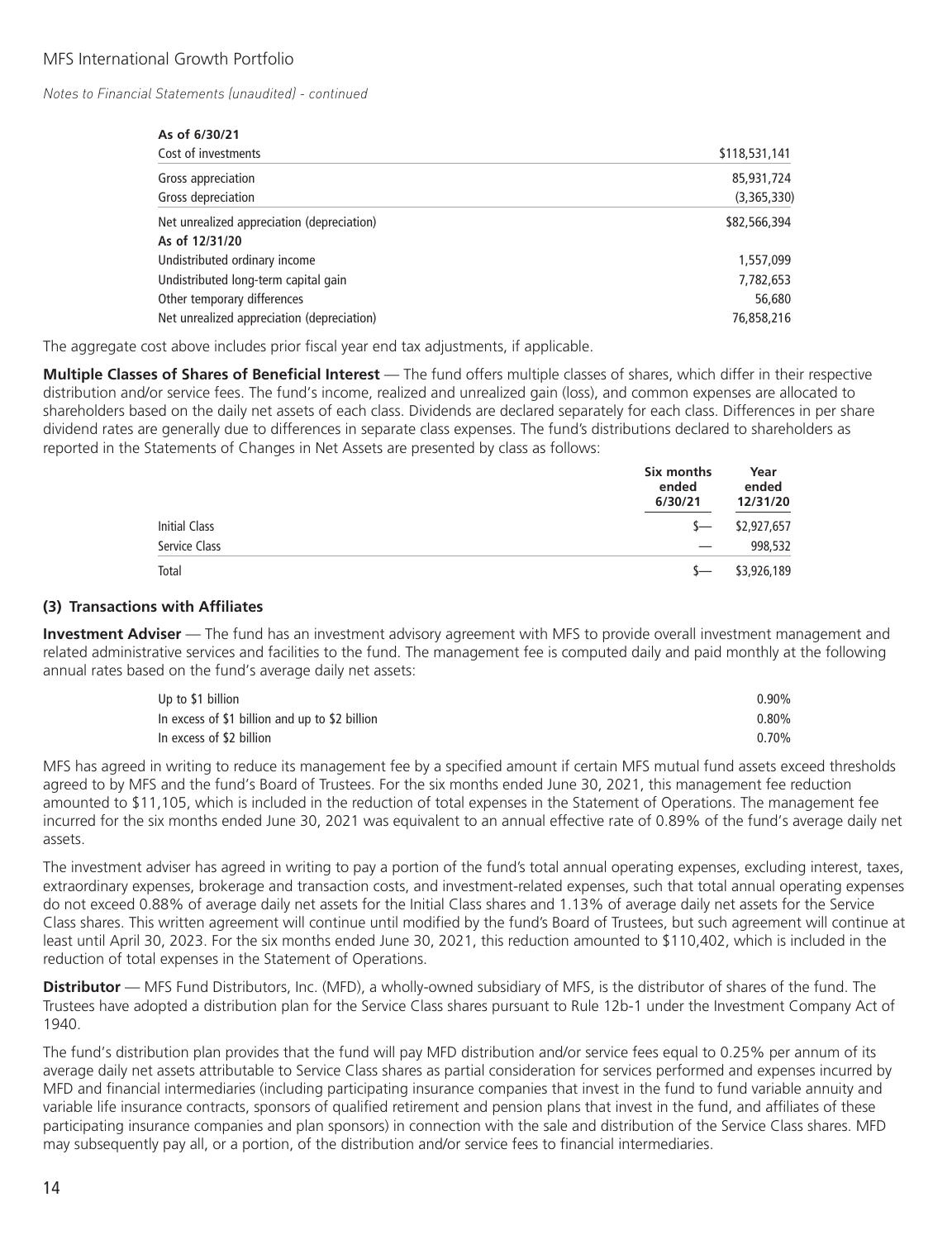#### *Notes to Financial Statements (unaudited) - continued*

**Shareholder Servicing Agent** — MFS Service Center, Inc. (MFSC), a wholly-owned subsidiary of MFS, receives a fee from the fund for its services as shareholder servicing agent. For the six months ended June 30, 2021, the fee was \$6,177, which equated to 0.0067% annually of the fund's average daily net assets. MFSC also receives reimbursement from the fund for out-of-pocket expenses paid by MFSC on behalf of the fund. For the six months ended June 30, 2021, these costs amounted to \$408.

**Administrator** — MFS provides certain financial, legal, shareholder communications, compliance, and other administrative services to the fund. Under an administrative services agreement, the fund reimburses MFS the costs incurred to provide these services. The fund is charged an annual fixed amount of \$17,500 plus a fee based on average daily net assets. The administrative services fee incurred for the six months ended June 30, 2021 was equivalent to an annual effective rate of 0.0187% of the fund's average daily net assets.

**Trustees' and Officers' Compensation** — The fund pays compensation to independent Trustees in the form of a retainer, attendance fees, and additional compensation to Board and Committee chairpersons. The fund does not pay compensation directly to Trustees or officers of the fund who are also officers of the investment adviser, all of whom receive remuneration from MFS for their services to the fund. Certain officers and Trustees of the fund are officers or directors of MFS, MFD, and MFSC.

**Other** — The fund invests in the MFS Institutional Money Market Portfolio which is managed by MFS and seeks current income consistent with preservation of capital and liquidity. This money market fund does not pay a management fee to MFS but does incur investment and operating costs.

The fund is permitted to engage in purchase and sale transactions with funds and accounts for which MFS serves as investment adviser or sub-adviser ("cross-trades") pursuant to a policy adopted by the Board of Trustees. This policy has been designed to ensure that cross-trades conducted by the fund comply with Rule 17a-7 under the Investment Company Act of 1940. During the six months ended June 30, 2021, the fund engaged in sale transactions pursuant to this policy, which amounted to \$20,919. The sales transactions resulted in net realized gains (losses) of \$3,363.

#### **(4) Portfolio Securities**

For the six months ended June 30, 2021, purchases and sales of investments, other than short-term obligations, aggregated \$33,957,681 and \$18,974,858, respectively.

#### **(5) Shares of Beneficial Interest**

The fund's Declaration of Trust permits the Trustees to issue an unlimited number of full and fractional shares of beneficial interest. Transactions in fund shares were as follows:

|                                                                   |               | Six months ended<br>6/30/21 |               | Year ended<br>12/31/20 |
|-------------------------------------------------------------------|---------------|-----------------------------|---------------|------------------------|
|                                                                   | <b>Shares</b> | Amount                      | <b>Shares</b> | Amount                 |
| Shares sold                                                       |               |                             |               |                        |
| <b>Initial Class</b>                                              | 459,526       | \$7,600,848                 | 824,973       | \$11,064,566           |
| Service Class                                                     | 1,519,837     | 25,070,994                  | 1,697,426     | 23,498,214             |
|                                                                   | 1,979,363     | \$32,671,842                | 2,522,399     | \$34,562,780           |
| Shares issued to shareholders<br>in reinvestment of distributions |               |                             |               |                        |
| <b>Initial Class</b>                                              |               | $s-$                        | 199,296       | \$2,927,657            |
| Service Class                                                     |               |                             | 68,722        | 998,532                |
|                                                                   |               | $s-$                        | 268,018       | \$3,926,189            |
| Shares reacquired                                                 |               |                             |               |                        |
| <b>Initial Class</b>                                              | (734, 506)    | \$(12,300,948)              | (1,416,593)   | \$(19,892,313)         |
| Service Class                                                     | (279, 621)    | (4,594,814)                 | (957, 919)    | (12, 971, 485)         |
|                                                                   | (1,014,127)   | \$(16,895,762)              | (2,374,512)   | $$$ (32,863,798)       |
| Net change                                                        |               |                             |               |                        |
| <b>Initial Class</b>                                              | (274,980)     | \$(4,700,100)               | (392, 324)    | \$ (5,900,090)         |
| Service Class                                                     | 1,240,216     | 20,476,180                  | 808,229       | 11,525,261             |
|                                                                   | 965,236       | \$15,776,080                | 415,905       | \$5,625,171            |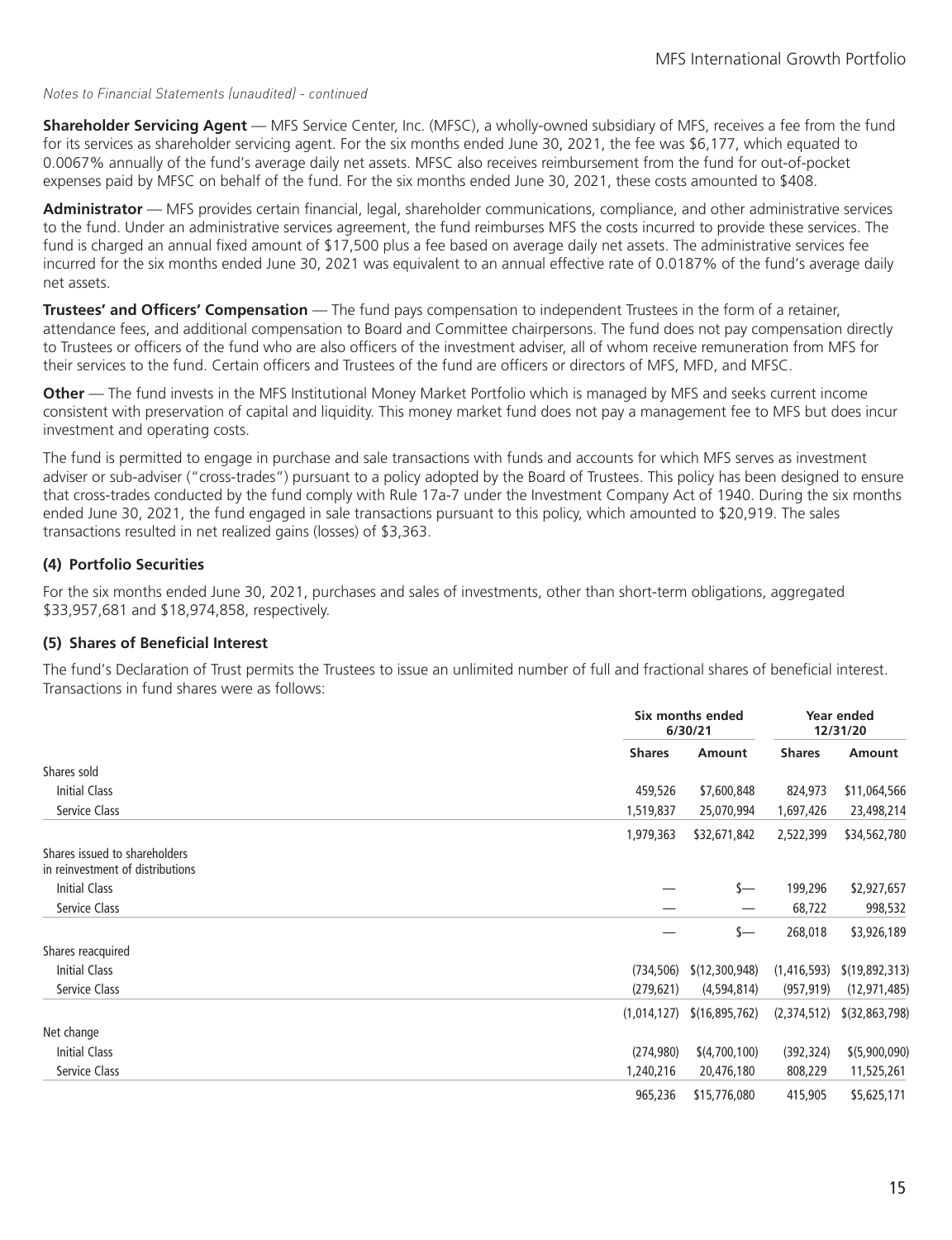# MFS International Growth Portfolio

#### *Notes to Financial Statements (unaudited) - continued*

The fund is one of several mutual funds in which certain MFS funds may invest. The MFS funds do not invest in the underlying funds for the purpose of exercising management or control. At the end of the period, the MFS Moderate Allocation Portfolio, the MFS Growth Allocation Portfolio, and the MFS Conservative Allocation Portfolio were the owners of record of approximately 21%, 9%, and 4%, respectively, of the value of outstanding voting shares of the fund.

### **(6) Line of Credit**

The fund and certain other funds managed by MFS participate in a \$1.25 billion unsecured committed line of credit of which \$1 billion is reserved for use by the fund and certain other MFS U.S. funds. The line of credit is provided by a syndicate of banks under a credit agreement. Borrowings may be made for temporary financing needs. Interest is charged to each fund, based on its borrowings, generally at a rate equal to the highest of one month LIBOR, the Federal Funds Effective Rate and the Overnight Bank Funding Rate, plus an agreed upon spread. A commitment fee, based on the average daily, unused portion of the committed line of credit, is allocated among the participating funds. In addition, the fund and other funds managed by MFS have established unsecured uncommitted borrowing arrangements with certain banks for temporary financing needs. Interest is charged to each fund, based on its borrowings, at rates equal to customary reference rates plus an agreed upon spread. For the six months ended June 30, 2021, the fund's commitment fee and interest expense were \$321 and \$0, respectively, and are included in "Miscellaneous" expense in the Statement of Operations.

#### **(7) Investments in Affiliated Issuers**

An affiliated issuer may be considered one in which the fund owns 5% or more of the outstanding voting securities, or a company which is under common control. For the purposes of this report, the following were affiliated issuers:

| <b>Affiliated Issuers</b>                          | <b>Beginning</b><br>Value | <b>Purchases</b> | <b>Sales</b><br><b>Proceeds</b> | <b>Realized</b><br>Gain<br>(Loss) | Change in<br><b>Unrealized</b><br>Appreciation<br>or<br><b>Depreciation</b> | <b>Ending</b><br>Value                      |
|----------------------------------------------------|---------------------------|------------------|---------------------------------|-----------------------------------|-----------------------------------------------------------------------------|---------------------------------------------|
| <b>MFS Institutional Money Market</b><br>Portfolio | \$1,012,087               | \$23,248,002     | \$21,054,179                    | s—                                | s—                                                                          | \$3,205,910                                 |
| <b>Affiliated Issuers</b>                          |                           |                  |                                 |                                   | <b>Dividend</b><br>Income                                                   | <b>Capital Gain</b><br><b>Distributions</b> |
| MFS Institutional Money Market Portfolio           |                           |                  |                                 |                                   | \$744                                                                       |                                             |

### **(8) Impacts of COVID-19**

The pandemic related to the global spread of novel coronavirus disease (COVID-19), which was first detected in December 2019, has resulted in significant disruptions to global business activity and the global economy, as well as the economies of individual countries, the financial performance of individual companies and sectors, and the securities and commodities markets in general. Multiple surges in cases globally, the availability and widespread adoption of vaccines, and the emergence of variant strains of the virus continue to create uncertainty as to the future and long-term impacts resulting from the pandemic including impacts to the prices and liquidity of the fund's investments and the fund's performance.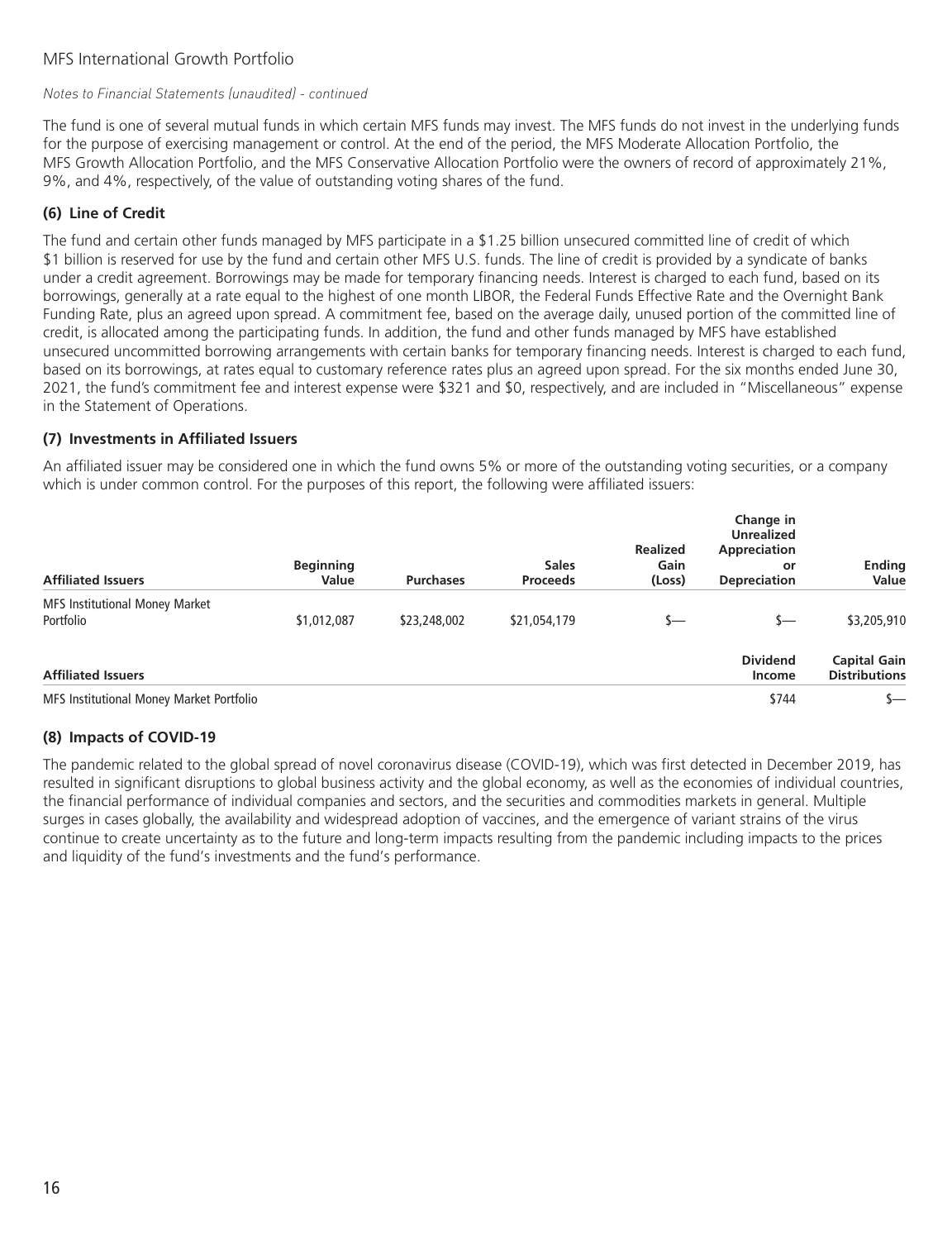# <span id="page-18-0"></span>**STATEMENT REGARDING LIQUIDITY RISK MANAGEMENT PROGRAM**

The fund has adopted and implemented a liquidity risk management program (the "Program") as required by Rule 22e-4 under the Investment Company Act of 1940, as amended. The fund's Board of Trustees (the "Board") has designated MFS as the administrator of the Program. The Program is reasonably designed to assess and manage the liquidity risk of the fund. Liquidity risk is the risk that the fund could not meet requests to redeem shares issued by the fund without significant dilution of remaining investors' interests.

MFS provided a written report to the Board for consideration at its April 2021 meeting that addressed the operation of the Program and provided an assessment of the adequacy and effectiveness of the Program during the period from January 1, 2020 to December 31, 2020 (the "Covered Period"). The report concluded that during the Covered Period the Program had operated effectively and had adequately and effectively been implemented to assess and manage the fund's liquidity risk. MFS also reported that there were no liquidity events that impacted the fund or its ability to timely meet redemptions without dilution to existing shareholders during the Covered Period.

There can be no assurance that the Program will achieve its objectives in the future. Further information on liquidity risk, and other principal risks to which an investment in the fund may be subject, can be found in the prospectus.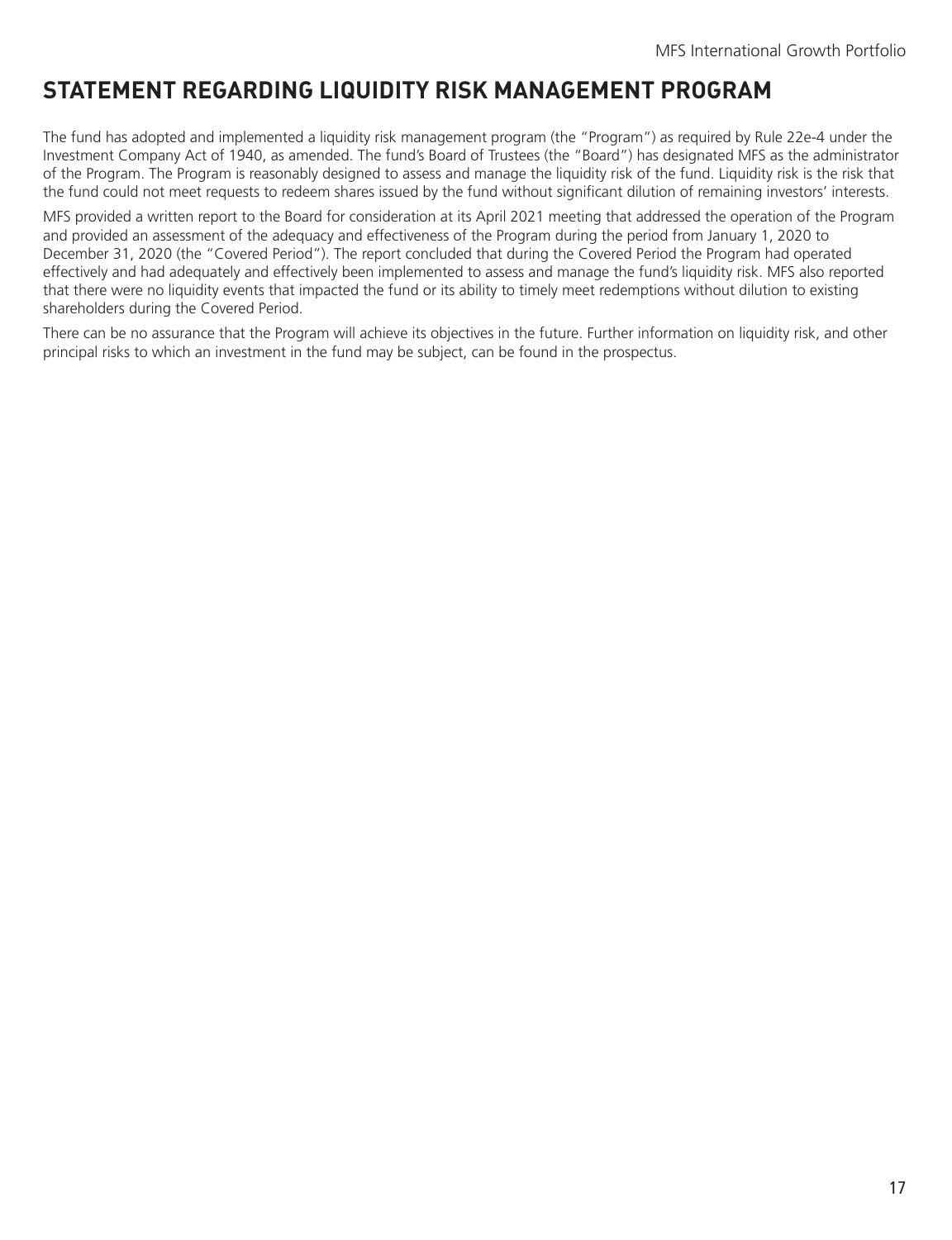# <span id="page-19-0"></span>PROXY VOTING POLICIES AND INFORMATION

MFS votes proxies on behalf of the fund pursuant to proxy voting policies and procedures that are available without charge, upon request, by calling 1-800-225-2606, by visiting *mfs.com/proxyvoting,* or by visiting the SEC's Web site at *http://www.sec.gov.*

Information regarding how the fund voted proxies relating to portfolio securities during the most recent twelve-month period ended June 30 is available by August 31 of each year without charge by visiting *mfs.com/proxyvoting,* or by visiting the SEC's Web site at *http://www.sec.gov.*

# QUARTERLY PORTFOLIO DISCLOSURE

The fund files a complete schedule of portfolio holdings with the SEC for the first and third quarters of each fiscal year as an exhibit to its reports on Form N-PORT. The fund's Form N-PORT reports are available on the SEC's Web site at *http://www.sec.gov*. A shareholder can obtain the portfolio holdings report for the first and third quarters of the fund's fiscal year at *mfs.com/vit2* by choosing the fund's name and then scrolling to the "Resources" section and clicking on the "Prospectus and Reports" tab.

# FURTHER INFORMATION

From time to time, MFS may post important information about the fund or the MFS Funds on the MFS Web site (*mfs.com*). This information is available at *https://www.mfs.com/announcements* or at *mfs.com/vit2* by choosing the fund's name and then scrolling to the "Resources" section and clicking on the "Announcements" tab, if any.

# INFORMATION ABOUT FUND CONTRACTS AND LEGAL CLAIMS

The fund has entered into contractual arrangements with an investment adviser, administrator, distributor, shareholder servicing agent, 529 program manager (if applicable), and custodian who each provide services to the fund. Unless expressly stated otherwise, shareholders are not parties to, or intended beneficiaries of these contractual arrangements, and these contractual arrangements are not intended to create any shareholder right to enforce them against the service providers or to seek any remedy under them against the service providers, either directly or on behalf of the fund.

Under the Trust's By-Laws and Declaration of Trust, any claims asserted against or on behalf of the MFS Funds, including claims against Trustees and Officers, must be brought in state and federal courts located within the Commonwealth of Massachusetts.